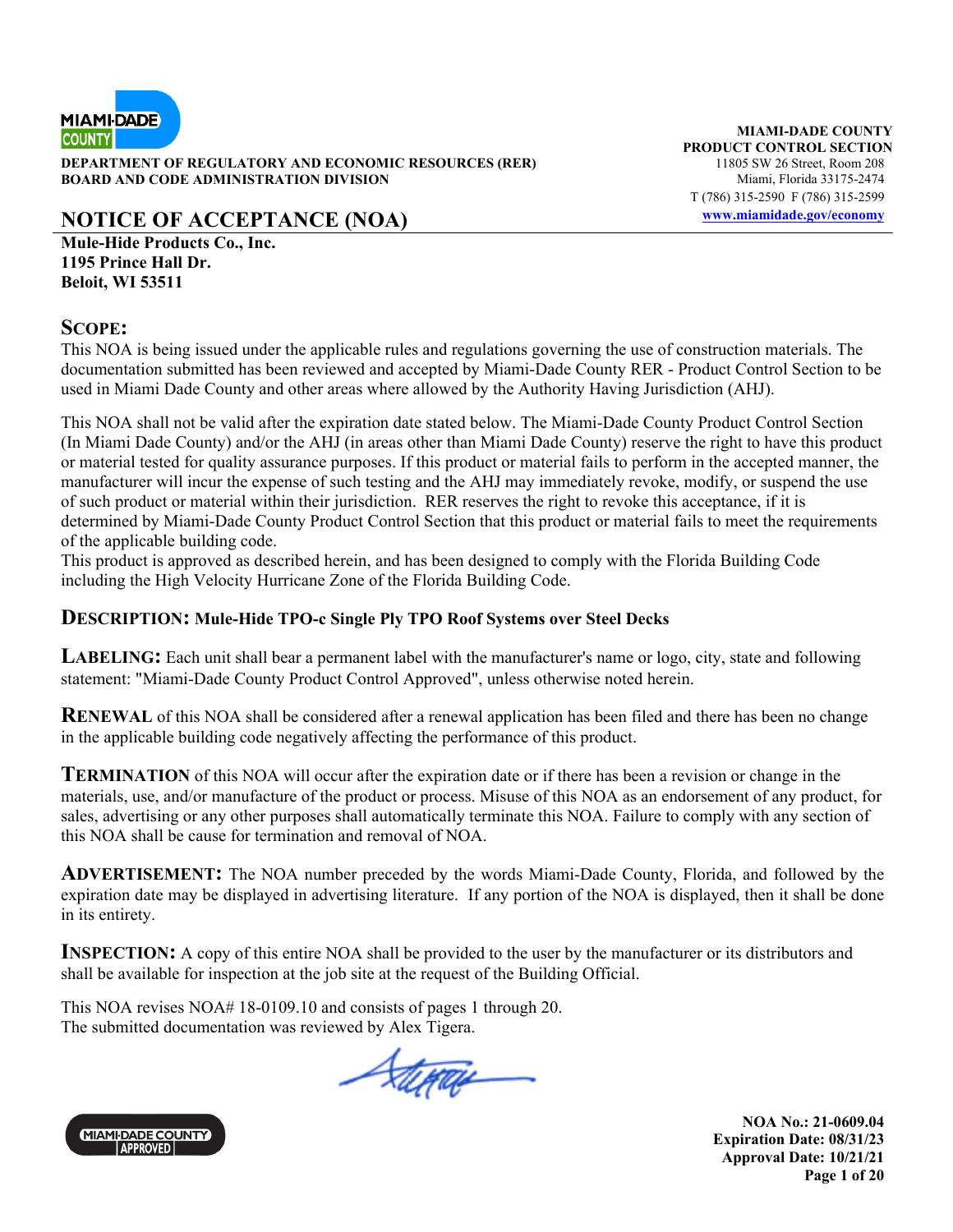### **ROOFING SYSTEM APPROVAL**

| Category:                      | Roofing                   |
|--------------------------------|---------------------------|
| <b>Sub-Category:</b>           | Single Ply                |
| <b>Material:</b>               | <b>TPO</b>                |
| <b>Deck Type:</b>              | Steel                     |
| <b>Maximum Design Pressure</b> | $-90$ psf                 |
| <b>Fire Classification:</b>    | See General Limitation #1 |

### **TRADE NAMES OF PRODUCTS MANUFACTURED OR LABELED BY APPLICANT: TABLE 1**

| <b>Product Name</b>                | <b>Dimensions</b> | <b>Test</b><br><b>Specifications</b> | <b>Product Description</b>                                       |
|------------------------------------|-------------------|--------------------------------------|------------------------------------------------------------------|
| TPO-c Fleece Back                  | various           | <b>TAS 131</b>                       | Reinforced white or colored TPO<br>membrane with fleece backing. |
| TPO-c Fleece Back Plus             | various           | <b>TAS 131</b>                       | Reinforced white or colored TPO<br>membrane with fleece backing. |
| TPO-c                              | various           | <b>TAS 131</b>                       | Reinforced white or colored TPO<br>membrane.                     |
| TPO-c EXTRA                        | various           | <b>TAS 131</b>                       | Reinforced white or colored TPO<br>membrane.                     |
| $TPO - c$ $(FR)$                   | various           | <b>TAS 131</b>                       | Reinforced white or colored FR TPO<br>membrane.                  |
| <b>TPO Pressure Sensitive RUSS</b> | various           | <b>TAS 131</b>                       | Reinforced Securement Strip.                                     |
| <b>FAST 100 LV</b>                 | Various           | <b>TAS 131</b>                       | Polyurethane Adhesive                                            |
| TPO-c Bonding Adhesive             | various           | <b>TAS 110</b>                       | Solvent-based bonding adhesive.                                  |
| Aqua Base 120 Bonding Adhesive     | Various           | <b>TAS 110</b>                       | Water-based bonding adhesive                                     |
| Cold Applied Adhesive              | Various           | <b>TAS 110</b>                       | Asphalt-Modified Polyether<br>Adhesive                           |



**NOA No.: 21-0609.04 Expiration Date: 08/31/23 Approval Date: 10/21/21 Page 2 of 20**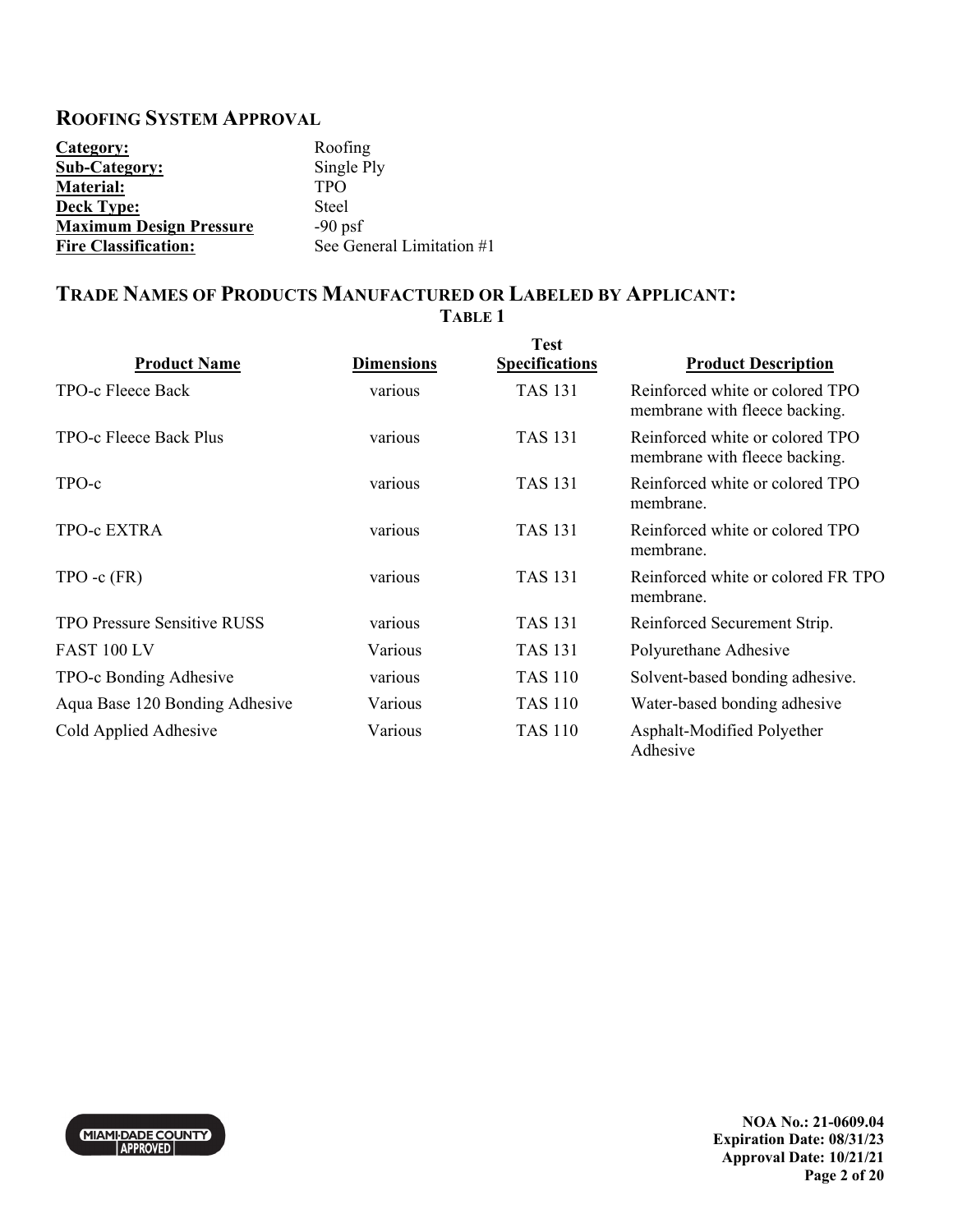## **APPROVED INSULATIONS:**

**TABLE 2** 

| <b>Product Name</b>        | <b>Product Description</b>        | Manufacturer<br>(With Current NOA) |
|----------------------------|-----------------------------------|------------------------------------|
| Poly ISO 1                 | Polyisocyanurate roof insulation. | Mule-Hide Products Co.,<br>Inc.    |
| Dens Deck, Dens Deck Prime | Silicon treated gypsum            | Georgia-Pacific, Gypsum,<br>LLC.   |

# **APPROVED FASTENERS:**

#### **TABLE 3**

| <u>Fastener</u><br>Number | <b>Product</b><br>Name                   | <b>Product</b><br><b>Description</b>                                           | <b>Dimensions</b> | Manufacturer<br>(With Current NOA) |
|---------------------------|------------------------------------------|--------------------------------------------------------------------------------|-------------------|------------------------------------|
| 1.                        | OMG XHD, OMG Super<br><b>XHD</b>         | Insulation and membrane fastener                                               | Various           | OMG, Inc                           |
| 2.                        | 3 in. Ribbed Galvalume<br>Plate          | Metal plates used for insulation<br>securement with Sure-Seal HP<br>fasteners. | 3" dia            | OMG, Inc.                          |
| 3.                        | OMG 2-3/8" Barbed XHD<br>Plate           | Metal plates used for membrane<br>securement with HP-X & HP-Xtra<br>fasteners. | 2-3/8" dia        | OMG, Inc.                          |
| 4.                        | Roofgrip                                 | #12 Standard Roofgrip, #14 Insulation and membrane fastener                    | Various           | OMG, Inc.                          |
| 5.                        | #12 Standard Stainless<br><b>Steel</b>   | Stainless steel insulation and<br>membrane fastener                            | Various           | OMG, Inc.                          |
| 6.                        | HD Fasteners                             | Insulation and membrane fastener                                               | Various           | Mule-Hide Products Co.,<br>Inc.    |
| 7.                        | <b>EHD</b> Fasteners                     | Insulation and membrane fastener                                               | Various           | Mule-Hide Products Co.,<br>Inc.    |
| 8.                        | <b>Drill Point Fasteners</b>             | Insulation and membrane fastener                                               | Various           | Mule-Hide Products Co.,<br>Inc.    |
| 9.                        | 3" Insulation Plate                      | Insulation and membrane fastener                                               | Various           | Mule-Hide Products Co.,<br>Inc.    |
| 10.                       | 2.4" Seam Plate                          | Insulation and membrane fastener                                               | Various           | Mule-Hide Products Co.,<br>Inc.    |
| 11.                       | OlyBond 500                              | Polyurethane Adhesive                                                          | Various           | OMG, Inc.                          |
| 12.                       | Millennium One-Step<br>Foamable Adhesive | Polyurethane Adhesive                                                          | Various           | H.B. Fuller Company                |

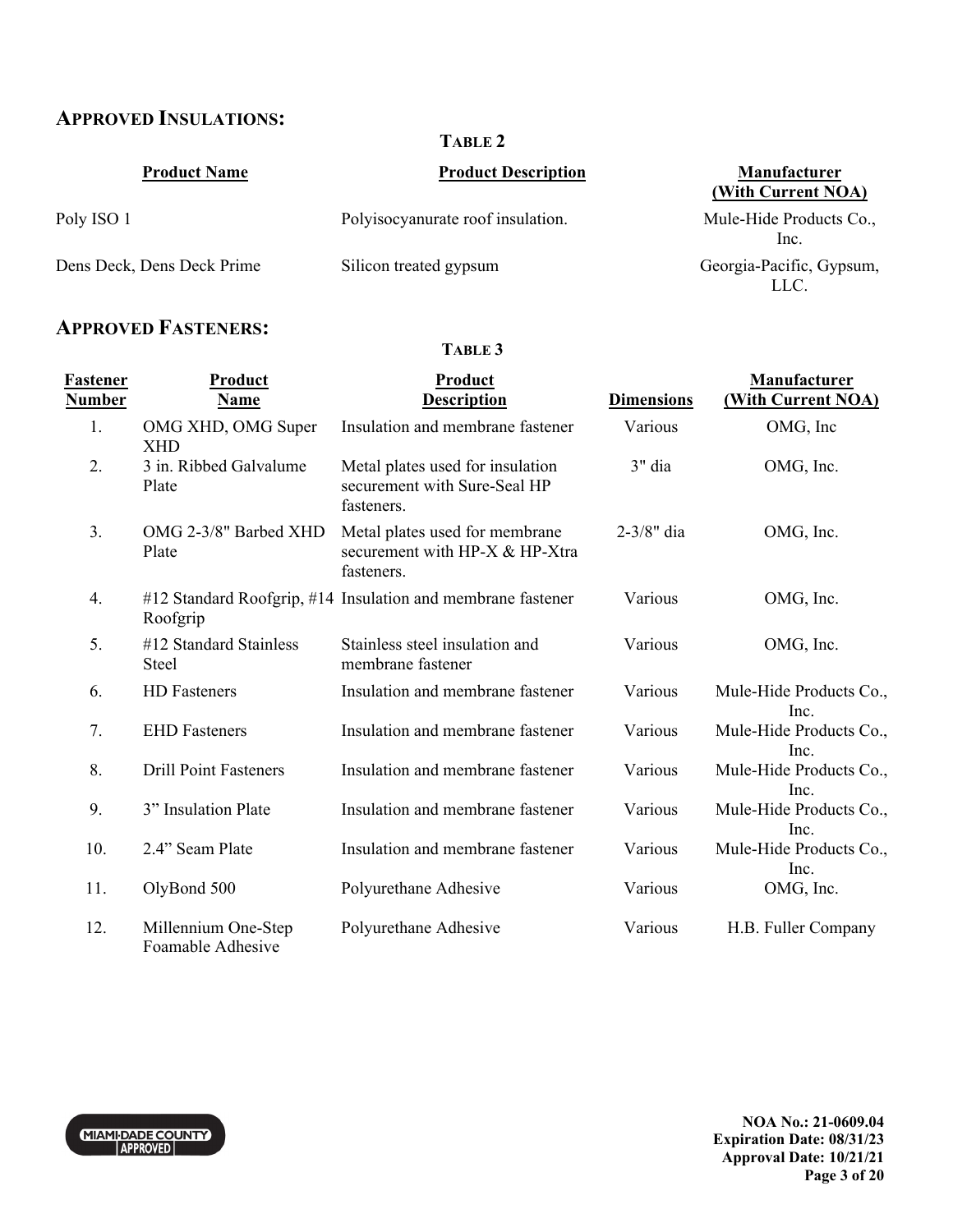# **EVIDENCE SUBMITTED:**

| <b>Test Agency</b>                          | <b>Test Identifier</b> | <b>Description</b>                     | <b>Date</b> |
|---------------------------------------------|------------------------|----------------------------------------|-------------|
| Architectural Testing Inc.                  | ATI-37050.01           | Wind Uplift Classification             | 3/13/00     |
|                                             | ATI-37490.01           | ASTM D 2137                            | 7/7/00      |
| Factory Mutual Research Corp.               | 3003393                | <b>Class 4470</b>                      | 3/30/99     |
|                                             | 3003393                | Wind Uplift Classification             | 3/26/99     |
|                                             | (Letter Report)        |                                        |             |
|                                             | 3001522                | Wind Uplift Classification             | 3/26/99     |
|                                             | 3001522                | Wind Uplift Classification             | 11/3/98     |
|                                             | (Letter Report)        |                                        |             |
|                                             | 3Z9A1.AM               | Wind Uplift Classification             | 10/15/97    |
|                                             | Approval Guide Excerpt | Wind Uplift Classification<br>Listings | 5/00        |
|                                             | 3B8Q4.AM               |                                        | 06/04/97    |
|                                             | 3006664                |                                        | 08/08/00    |
|                                             | 1B7A5.AM               |                                        | 02/23/98    |
|                                             | 3026316                |                                        | 04/24/07    |
|                                             | 3011494                |                                        |             |
|                                             | 3007710                |                                        | 03/12/01    |
|                                             | 3011329                |                                        | 06/10/02    |
|                                             | 3013584                | <b>Class 4470</b>                      | 06/27/03    |
|                                             | 3011220                | <b>Class 4470</b>                      | 08/16/01    |
|                                             | 3006110                | <b>Class 4470</b>                      | 06/13/01    |
|                                             | 3012879                | <b>Class 4470</b>                      | 04/04/03    |
|                                             | 3017662                | <b>Class 4470</b>                      | 06/07/05    |
|                                             | 3013584                | <b>Class 4470</b>                      | 06/27/03    |
|                                             | 3020845                | <b>Class 4470</b>                      | 01/25/06    |
|                                             | 3019897                | <b>Class 4470</b>                      | 10/07/05    |
|                                             | 3022187                | <b>Class 4470</b>                      | 09/15/05    |
|                                             | 3022181                | <b>Class 4470</b>                      | 09/01/05    |
|                                             | 3023032                | <b>Class 4470</b>                      | 07/20/05    |
| <b>Celotex Corporation Testing Services</b> | 520257                 | Membrane Physical Property<br>Testing  | 4/19/00     |
| SGS U.S Testing Company Incorporated        | 131248-R2              | Ozone Resistance                       | 1/6/00      |
| <b>Trinity ERD</b>                          | C46470.07.14-1A        | <b>TAS 131</b>                         | 07/16/14    |
|                                             | C46470.07.14-1B        | <b>TAS 131</b>                         | 07/16/14    |
|                                             | C46470.07.14-2A        | <b>TAS 131</b>                         | 07/30/14    |
|                                             | C46470.07.14-4-R1      | <b>TAS 131</b>                         | 07/21/14    |

### **DECK STRESS ANALYSIS CALCULATIONS/REPORTS**

| <b>Engineer/Agency</b>      | <b>Identifier</b> | <b>Assemblies:</b>                  | <u>Date</u> |
|-----------------------------|-------------------|-------------------------------------|-------------|
| FM Approval Deck Limitation | RoofNav Listing   | C(2), C(3), C(4), D(1), D(2), D(3), | 01/01/13    |
|                             |                   | $D(4)$ , $D(5)$ , $D(6)$ , $D(8)$   |             |



**NOA No.: 21-0609.04 Expiration Date: 08/31/23 Approval Date: 10/21/21 Page 4 of 20**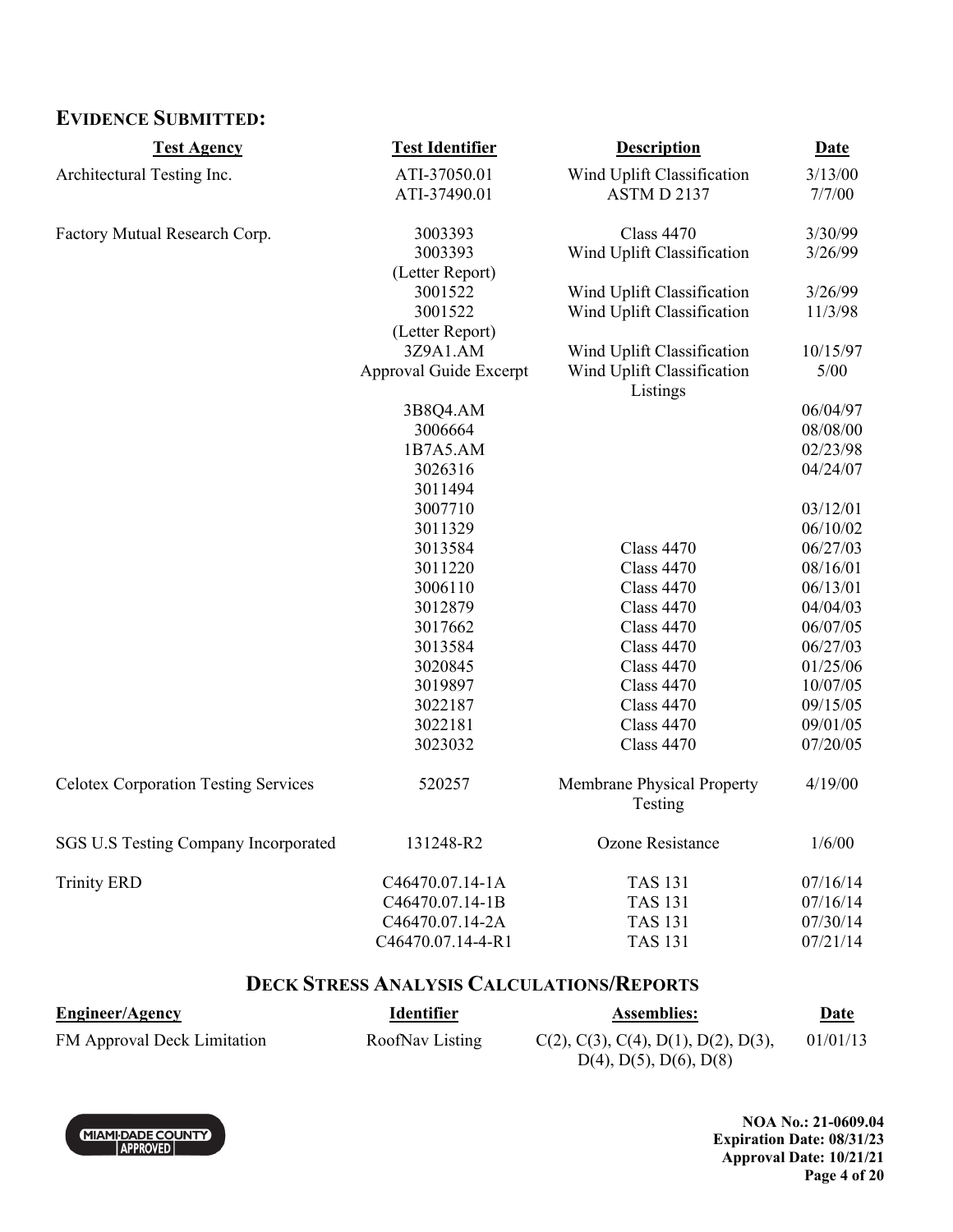#### **APPROVED ASSEMBLIES**

**Membrane Type:** Single Ply, Thermoplastic, TPO, Reinforced, Fleece Back **Deck Type 2I:** Steel, Insulated **Deck Description:** 18-22 ga. Steel **System Type A(1):** All layers of insulation adhered to deck, membrane fully adhered.

**All General and System Limitations apply. Roof accessories not listed in Table 1 of this NOA are not approved and shall not be installed unless said accessories demonstrate compliance with prescriptive Florida Building Code requirements and are field fabricated utilizing the approved membranes listed in Table 1.** 

| <b>Insulation Layer</b>           | <b>Insulation Fasteners</b><br>(Table 3) | Fastener<br>Density/ $ft^2$ |
|-----------------------------------|------------------------------------------|-----------------------------|
| Poly ISO 1<br>Minimum 1" thick    | N/A                                      | N/A                         |
| <b>Dens Deck, Dens Deck Prime</b> |                                          |                             |
| Minimum $\frac{1}{4}$ thick       | N/A                                      | N/A                         |

**Note: All insulation shall be fully adhered to the deck with FAST 100 LV at a rate of 1 gal./sq. Please refer to Roofing Application Standard RAS 117 for insulation attachment.** 

| <b>Vapor Retarder:</b>                    | None.                                                                                                                                                                                                                                                                                                                                                                                                          |
|-------------------------------------------|----------------------------------------------------------------------------------------------------------------------------------------------------------------------------------------------------------------------------------------------------------------------------------------------------------------------------------------------------------------------------------------------------------------|
| <b>Barrier:</b>                           | None.                                                                                                                                                                                                                                                                                                                                                                                                          |
| Membrane #1:                              | TPO-c, TPO -c (FR), Reinforced, 45 or 60 mil membrane or TPO-c EXTRA 80 mil membrane<br>fully adhered to the insulation using TPO-c Bonding Adhesive applied to the substrate at a rate<br>of 1 gal/60 ft. <sup>2</sup> (finished surface) or Aqua Base 120 Bonding Adhesive applied to the substrate at<br>a rate of 1 gal/60 ft. <sup>2</sup> (finished surface). Outside 1.5" of side laps are heat welded. |
| <b>Membrane</b> #2:                       | TPO-c Fleece Back 100 or 115 mil membrane fully adhered to the insulation using FAST 100<br>LV applied to the substrate at a rate of 1 gal/sq or Aqua Base 120 Bonding Adhesive applied to<br>the substrate at a rate of 1 gal/120 ft. <sup>2</sup> Outside 1.5" of side laps are heat welded.                                                                                                                 |
| Membrane #3:                              | TPO-c Fleece Back Plus membrane adhered to the insulation in a full mopping of approved<br>asphalt applied within the EVT range and at a rate of 20-25 lbs./sq. or Cold Applied Adhesive<br>applied to the substrate at a rate of 1 gal/67 ft. <sup>2</sup> Outside 1.5" of side laps are heat welded.                                                                                                         |
| <b>Maximum Design</b><br><b>Pressure:</b> | -60 psf. (See General Limitation #9)                                                                                                                                                                                                                                                                                                                                                                           |



**NOA No.: 21-0609.04 Expiration Date: 08/31/23 Approval Date: 10/21/21 Page 5 of 20**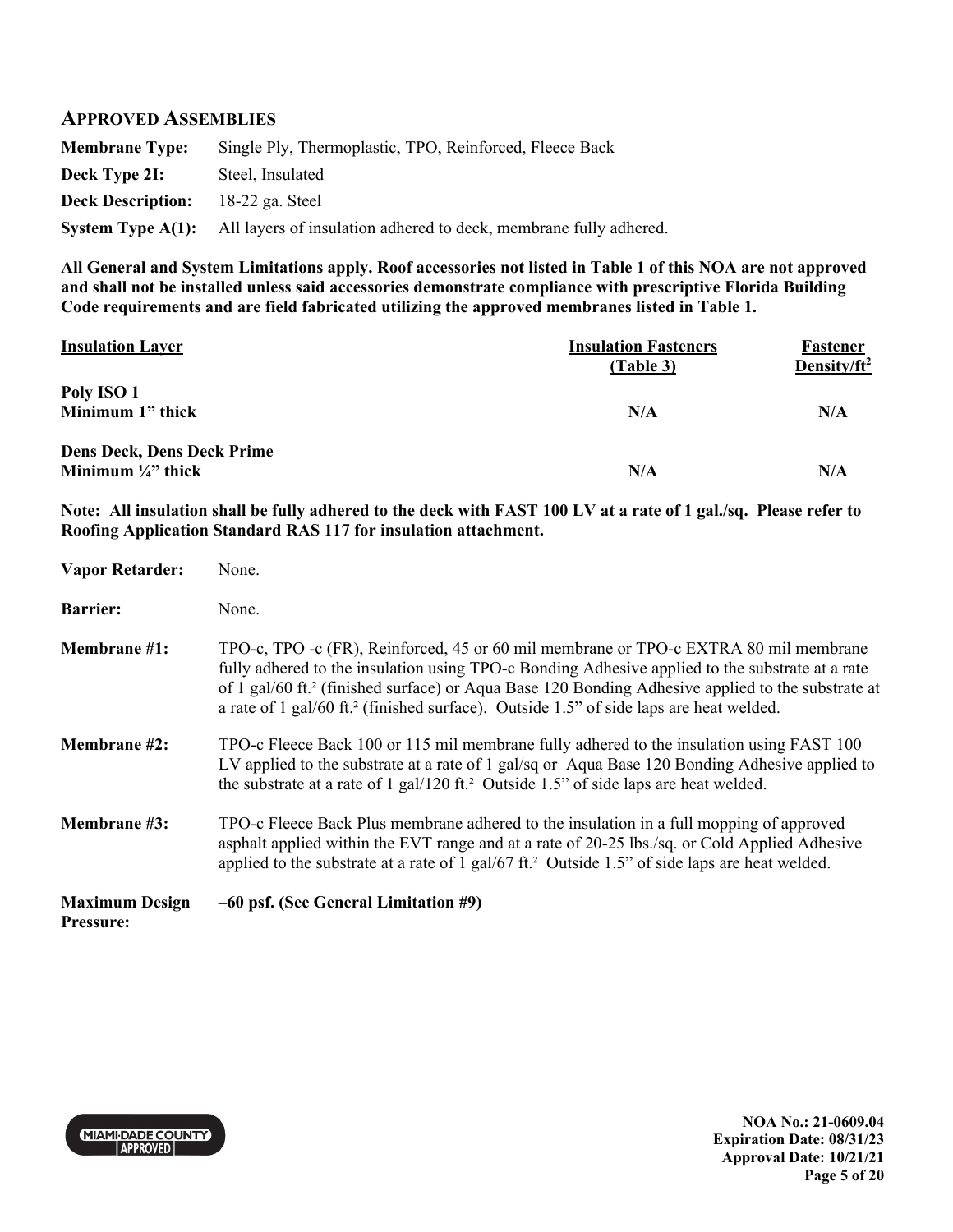| <b>Membrane Type:</b>    | Single Ply, Thermoplastic, TPO, Reinforced, Fleece Back                                            |
|--------------------------|----------------------------------------------------------------------------------------------------|
| Deck Type 2I:            | Steel, Insulated                                                                                   |
| <b>Deck Description:</b> | 18-22 ga. Steel                                                                                    |
|                          | <b>System Type C(1):</b> All layers of insulation simultaneously attached; membrane fully adhered. |

| <b>Base Insulation Layer</b>      | <b>Insulation Fasteners</b> | Fastener                |
|-----------------------------------|-----------------------------|-------------------------|
|                                   | (Table 3)                   | Density/ft <sup>2</sup> |
| Poly ISO 1                        |                             |                         |
| Minimum 1.4" thick                | 1, 2, 4, 5                  | 1:3.2 $ft^2$            |
| Minimum 2" thick                  | 1, 2, 6, 7, 8, 9            | 1:4 ft <sup>2</sup>     |
| <b>Dens Deck, Dens Deck Prime</b> |                             |                         |
| Minimum $\frac{1}{4}$ thick       | 1, 2, 6, 7, 8, 9            | $1:2$ ft <sup>2</sup>   |

**Note: Single and multiple layers of insulation can be attached to base layer with FAST 100 LV, OMG OlyBond 500, or Millennium One Step Foamable Adhesive. Insulation panels listed are minimum sizes and dimensions; if larger panels are used, the number of fasteners shall be increased maintaining the same fastener density. Please refer to Roofing Application Standard RAS 117 for insulation attachment.** 

| <b>Vapor Retarder:</b>                    | (Optional) Any UL or FMRC approved vapor retarder applied to the roof deck or over a base<br>layer of insulation.                                                                                                                                                                                                                                            |
|-------------------------------------------|--------------------------------------------------------------------------------------------------------------------------------------------------------------------------------------------------------------------------------------------------------------------------------------------------------------------------------------------------------------|
| <b>Barrier:</b>                           | None.                                                                                                                                                                                                                                                                                                                                                        |
| <b>Membrane</b> #1:                       | TPO-c, TPO -c (FR), Reinforced, 45 or 60 mil membrane or TPO-c EXTRA 80 mil membrane<br>fully adhered to the insulation using TPO-c Bonding Adhesive applied to the substrate at a rate of<br>1 gal/60 ft. <sup>2</sup> (finished surface). Outside 1.5" of side laps are heat welded.<br><b>Maximum Design Pressure -45 psf (See General Limitation #9)</b> |
| <b>Membrane</b> #2:                       | TPO-c Fleece Back 100 or 115 mil membrane fully adhered to the insulation using Aqua Base<br>120 Bonding Adhesive applied to the substrate at a rate of 1 gal/120 ft. <sup>2</sup> Outside 1.5" of side<br>laps are heat welded.<br><b>Maximum Design Pressure -45 psf. (See General Limitation #9)</b>                                                      |
|                                           | TPO-c Fleece Back 100 or 115 mil membrane fully adhered to the insulation using FAST 100<br>LV applied to the substrate at a rate of 1 gal/sq. Outside 1.5" of side laps are heat welded.<br><b>Maximum Design Pressure –60 psf. (See General Limitation #9)</b>                                                                                             |
| <b>Maximum Design</b><br><b>Pressure:</b> | See Membrane Options Above                                                                                                                                                                                                                                                                                                                                   |



**NOA No.: 21-0609.04 Expiration Date: 08/31/23 Approval Date: 10/21/21 Page 6 of 20**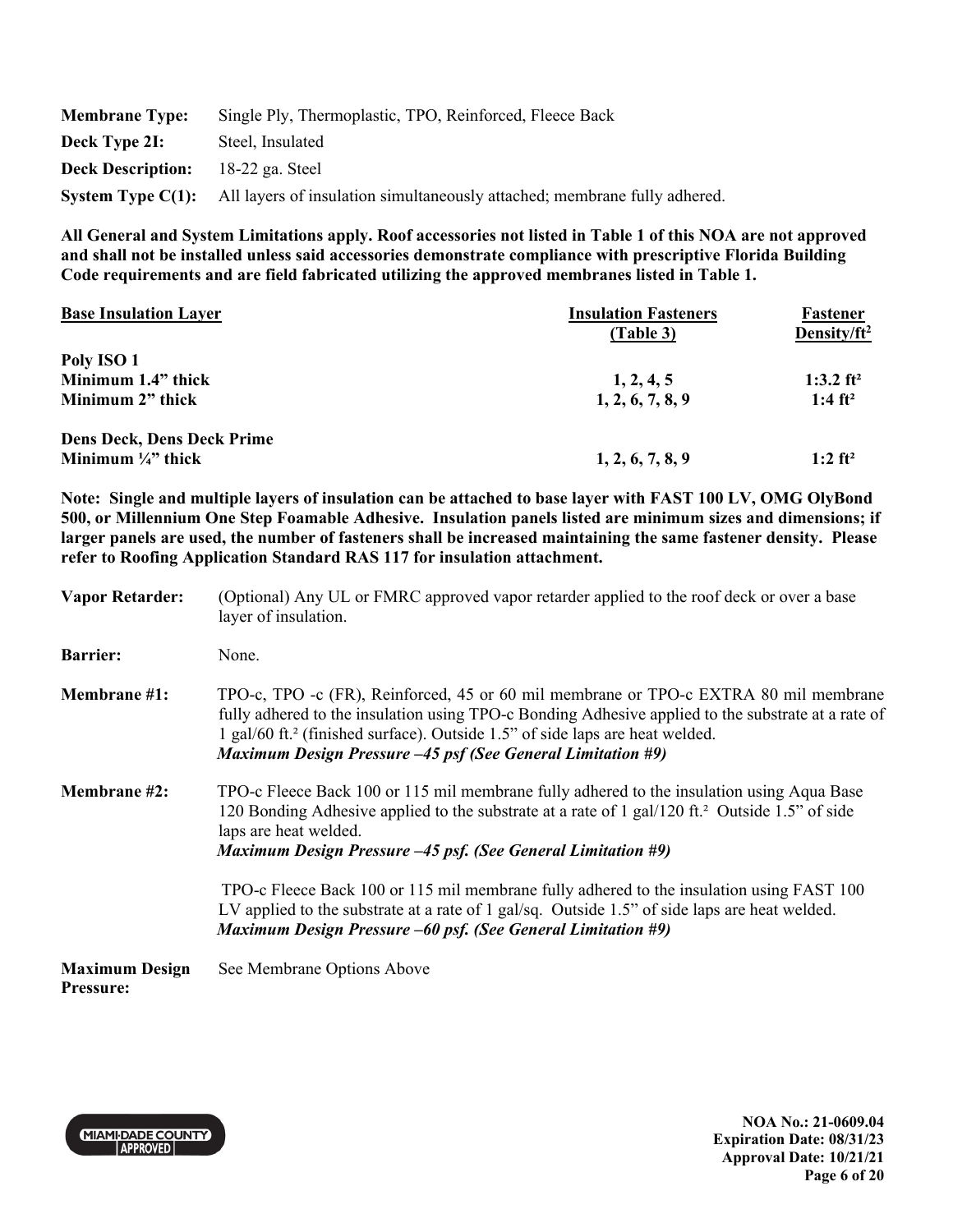| <b>Membrane Type:</b>    | Single Ply, Thermoplastic, TPO, Reinforced, Fleece Back                                                                                                                                                                                                                                                                        |
|--------------------------|--------------------------------------------------------------------------------------------------------------------------------------------------------------------------------------------------------------------------------------------------------------------------------------------------------------------------------|
| Deck Type 2I:            | Steel, Insulated                                                                                                                                                                                                                                                                                                               |
| <b>Deck Description:</b> | Minimum 22 gage, Type B, ASTM A 653 SS Grade 33 Steel deck fastened to steel support at a<br>maximum span of 6 feet o.c. Steel deck shall be fastened with minimum ITW Buildex Traxx/4 at<br>a maximum spacing of 6 inches o.c. Side laps shall be fastened with ITW Buildex Traxx/1 at a<br>maximum spacing of 24 inches o.c. |
|                          | This Tested Assembly has been analyzed for allowable deck stress. See Evidence Submitted<br>Table.                                                                                                                                                                                                                             |
| System Type $C(2)$ :     | All layers of insulation simultaneously attached; membrane fully adhered.                                                                                                                                                                                                                                                      |

| <b>Base Insulation Layer</b>                                                | <b>Insulation Fasteners</b><br>(Table 3) | Fastener<br>Density/ft <sup>2</sup> |
|-----------------------------------------------------------------------------|------------------------------------------|-------------------------------------|
| One of the following covered with the boards listed in Top Layer Top Layer. |                                          |                                     |
| Poly ISO 1                                                                  |                                          |                                     |
| Minimum 1.5" thick                                                          | N/A                                      | N/A                                 |
| <b>Dens Deck, Dens Deck Prime</b>                                           |                                          |                                     |
| Minimum $\frac{1}{4}$ " thick                                               | N/A                                      | N/A                                 |

**Note: All layers shall be simultaneously fastened; see top layer below for fasteners and density. Insulation panels listed are minimum sizes and dimensions; if larger panels are used, the number of fasteners shall be increased maintaining the same fastener density. Please refer to Roofing Application Standard RAS 117 for insulation attachment. Single and multiple layers of insulation can be attached to base layer with FAST 100 LV, OlyBond 500, or Millennium One-Step Foamable Adhesive.** 

| <b>Top Insulation Layer</b>                                    | <b>Insulation Fasteners</b> | Fastener                |
|----------------------------------------------------------------|-----------------------------|-------------------------|
|                                                                | (Table 3)                   | Density/ft <sup>2</sup> |
| Required over the insulations listed in Base Insulation Layer: |                             |                         |
| <b>Plywood</b>                                                 |                             |                         |
| Minimum $19/32$ " thick                                        | 1.2                         | $1:1.9$ ft <sup>2</sup> |

**Note: Insulation panels listed are minimum sizes and dimensions; if larger panels are used, the number of fasteners shall be increased maintaining the same fastener density. Please refer to Roofing Application Standard RAS 117 for insulation attachment.** 

**Vapor Retarder:** (Optional) Any UL or FMRC approved vapor retarder applied to the roof deck or over a base layer of insulation.

**Barrier:** None.



**NOA No.: 21-0609.04 Expiration Date: 08/31/23 Approval Date: 10/21/21 Page 7 of 20**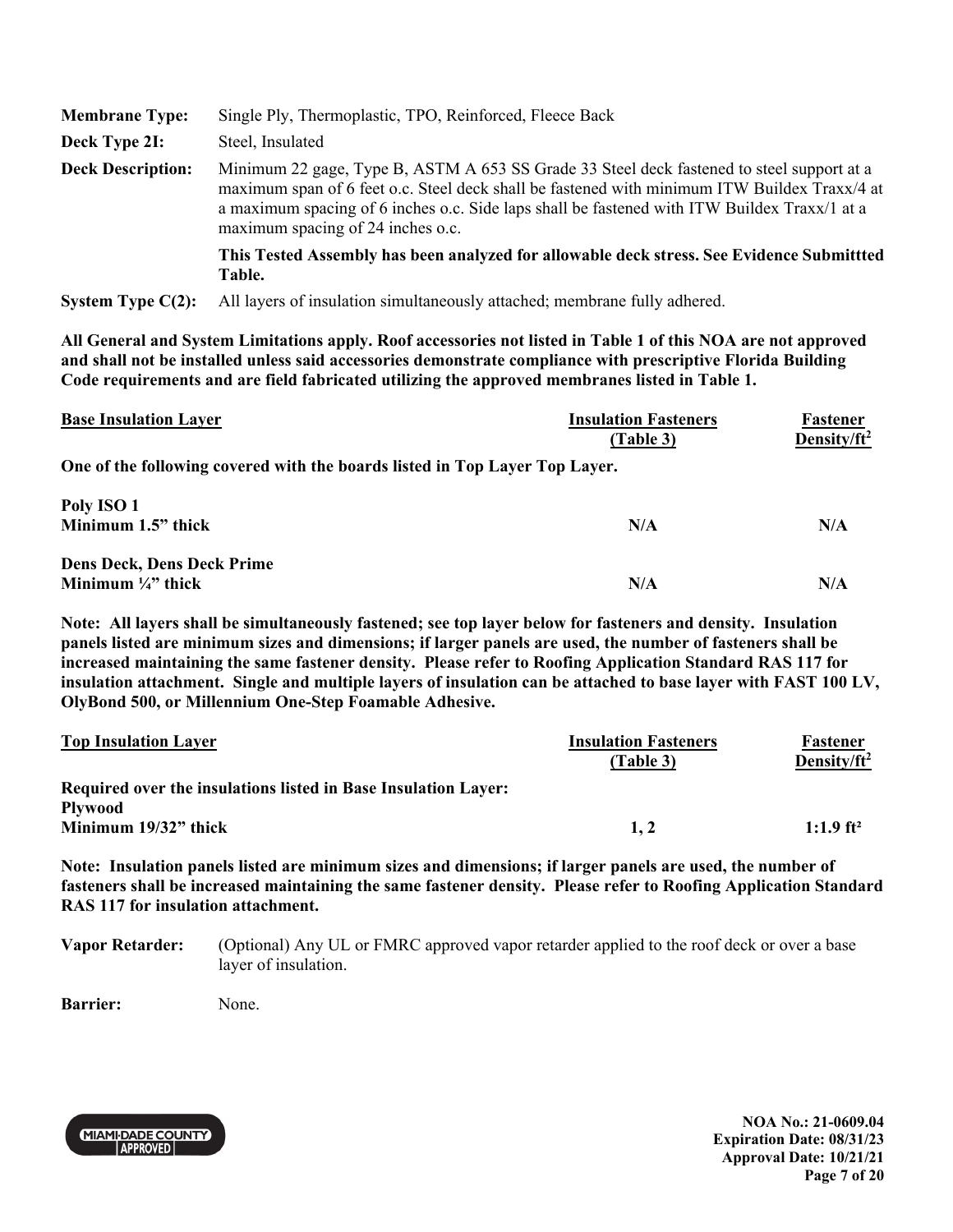| <b>Membrane</b> #1:                       | TPO-c, TPO-c (FR), Reinforced, 45 or 60 mil membrane or TPO-c EXTRA 80 mil membrane<br>fully adhered to the insulation using TPO-c Bonding Adhesive applied to the substrate at a rate of<br>1 gal/60 ft. <sup>2</sup> (finished surface). Outside 1.5" of side laps are heat welded.<br><b>Maximum Design Pressure -75 psf (See General Limitation #7)</b>                          |  |  |
|-------------------------------------------|--------------------------------------------------------------------------------------------------------------------------------------------------------------------------------------------------------------------------------------------------------------------------------------------------------------------------------------------------------------------------------------|--|--|
|                                           | <b>Or</b><br>TPO-c, TPO-c (FR), Reinforced, 45 or 60 mil membrane or TPO-c EXTRA, 80 mil membrane<br>fully adhered to the insulation using Aqua Base 120 Bonding Adhesive applied to the substrate at<br>a rate of 1 gal/120 ft. <sup>2</sup> (finished surface). Outside 1.5" of side laps are heat welded.<br><b>Maximum Design Pressure -52.5 psf (See General Limitation #7)</b> |  |  |
| <b>Membrane</b> #2:                       | TPO-c Fleece Back 100 or 115 mil membrane fully adhered to the insulation using FAST 100<br>LV applied to the substrate at a rate of 1 gal/sq. Outside 1.5" of side laps are heat welded.<br>Maximum Design Pressure $-75$ psf. (See General Limitation #7)<br>Or                                                                                                                    |  |  |
|                                           | TPO-c Fleece Back 100 or 115 mil membrane fully adhered to the insulation using Aqua Base<br>120 Bonding Adhesive applied to the substrate at a rate of 1 gal/120 ft. <sup>2</sup> Outside 1.5" of side<br>laps are heat welded.                                                                                                                                                     |  |  |
|                                           | Maximum Design Pressure –67.5 psf. (See General Limitation #7)                                                                                                                                                                                                                                                                                                                       |  |  |
| <b>Maximum Design</b><br><b>Pressure:</b> | See Membrane Options Above                                                                                                                                                                                                                                                                                                                                                           |  |  |

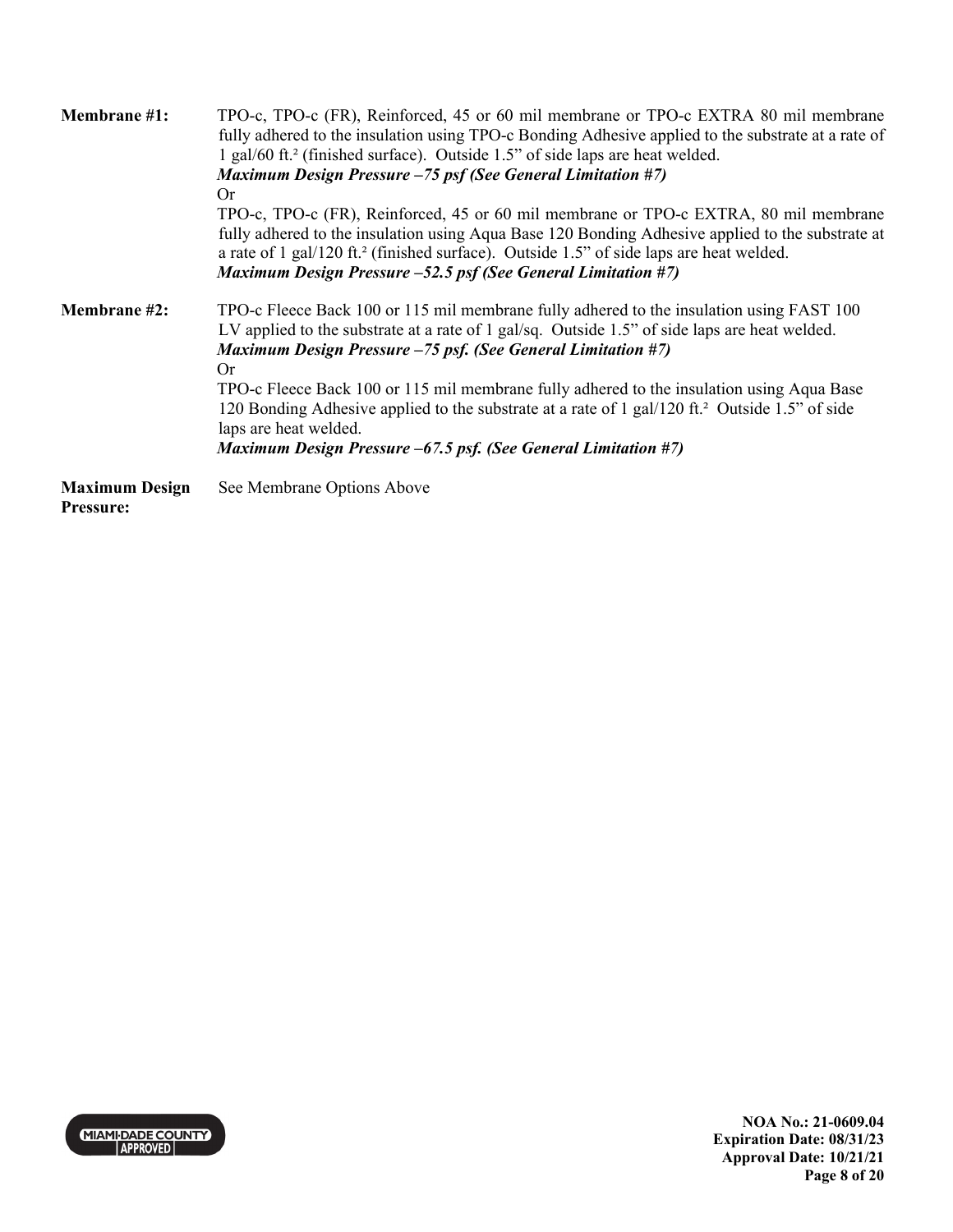| <b>Membrane Type:</b>    | Single Ply, Thermoplastic, TPO, Reinforced, Fleece Back                                                                                                                                                                                                                                                                               |
|--------------------------|---------------------------------------------------------------------------------------------------------------------------------------------------------------------------------------------------------------------------------------------------------------------------------------------------------------------------------------|
| Deck Type 2I:            | Steel, Insulated                                                                                                                                                                                                                                                                                                                      |
| <b>Deck Description:</b> | Minimum 22 gage (min 0.0294in.) ASTM A 653 SS Grade 33 Steel deck fastened to steel<br>support at a maximum span of 6 feet o.c. Steel deck shall be fastened with minimum ITW<br>Buildex Traxx/4 at a maximum spacing of 6 inches o.c. Side laps shall be fastened with ITW<br>Buildex Traxx/1 at a maximum spacing of 24 inches o.c. |
|                          | This Tested Assembly has been analyzed for allowable deck stress. See Evidence Submitted<br>Table.                                                                                                                                                                                                                                    |
| System Type $C(3)$ :     | All layers of insulation simultaneously attached; membrane fully adhered.                                                                                                                                                                                                                                                             |

| <b>Insulation Layer</b> | <b>Insulation Fasteners</b> | Fastener              |
|-------------------------|-----------------------------|-----------------------|
|                         | (Table 3)                   | Density/ $ft^2$       |
| Poly ISO 1              |                             |                       |
| Minimum 2" thick        | 1, 2, 6, 7, 8, 9            | 1:1.6 ft <sup>2</sup> |

**Note: Insulation panels listed are minimum sizes and dimensions; if larger panels are used, the number of fasteners shall be increased maintaining the same fastener density. Please refer to Roofing Application Standard RAS 117 for insulation attachment. Single and multiple layers of insulation can be attached to base layer with FAST 100 LV.** 

| <b>Vapor Retarder:</b>                    | (Optional) Any UL or FMRC approved vapor retarder applied to the roof deck or over a base<br>layer of insulation.                                                                                                                                                                                                                                           |
|-------------------------------------------|-------------------------------------------------------------------------------------------------------------------------------------------------------------------------------------------------------------------------------------------------------------------------------------------------------------------------------------------------------------|
| <b>Barrier:</b>                           | None.                                                                                                                                                                                                                                                                                                                                                       |
| <b>Membrane</b> #1:                       | TPO-c, TPO-c (FR), Reinforced, 45 or 60 mil membrane or TPO-c EXTRA 80 mil membrane<br>fully adhered to the insulation using TPO-c Bonding Adhesive applied to the substrate at a rate of<br>1 gal/60 ft. <sup>2</sup> (finished surface). Outside 1.5" of side laps are heat welded.<br><b>Maximum Design Pressure -75 psf (See General Limitation #7)</b> |
| <b>Membrane</b> #2:                       | TPO-c Fleece Back 100 or 115 mil membrane fully adhered to the insulation using FAST 100<br>LV applied to the substrate at a rate of 1 gal/sq. Outside 1.5" of side laps are heat welded.<br><b>Maximum Design Pressure -75 psf. (See General Limitation #7)</b>                                                                                            |
| <b>Membrane</b> #3:                       | TPO-c Fleece Back Plus membrane adhered to the insulation using Cold Applied Adhesive<br>applied to the substrate at a rate of 1 gal/67 ft. <sup>2</sup> Outside 1.5" of side laps are heat welded.<br><b>Maximum Design Pressure –60 psf. (See General Limitation #7)</b>                                                                                  |
| <b>Maximum Design</b><br><b>Pressure:</b> | See Membrane Options Above                                                                                                                                                                                                                                                                                                                                  |



**NOA No.: 21-0609.04 Expiration Date: 08/31/23 Approval Date: 10/21/21 Page 9 of 20**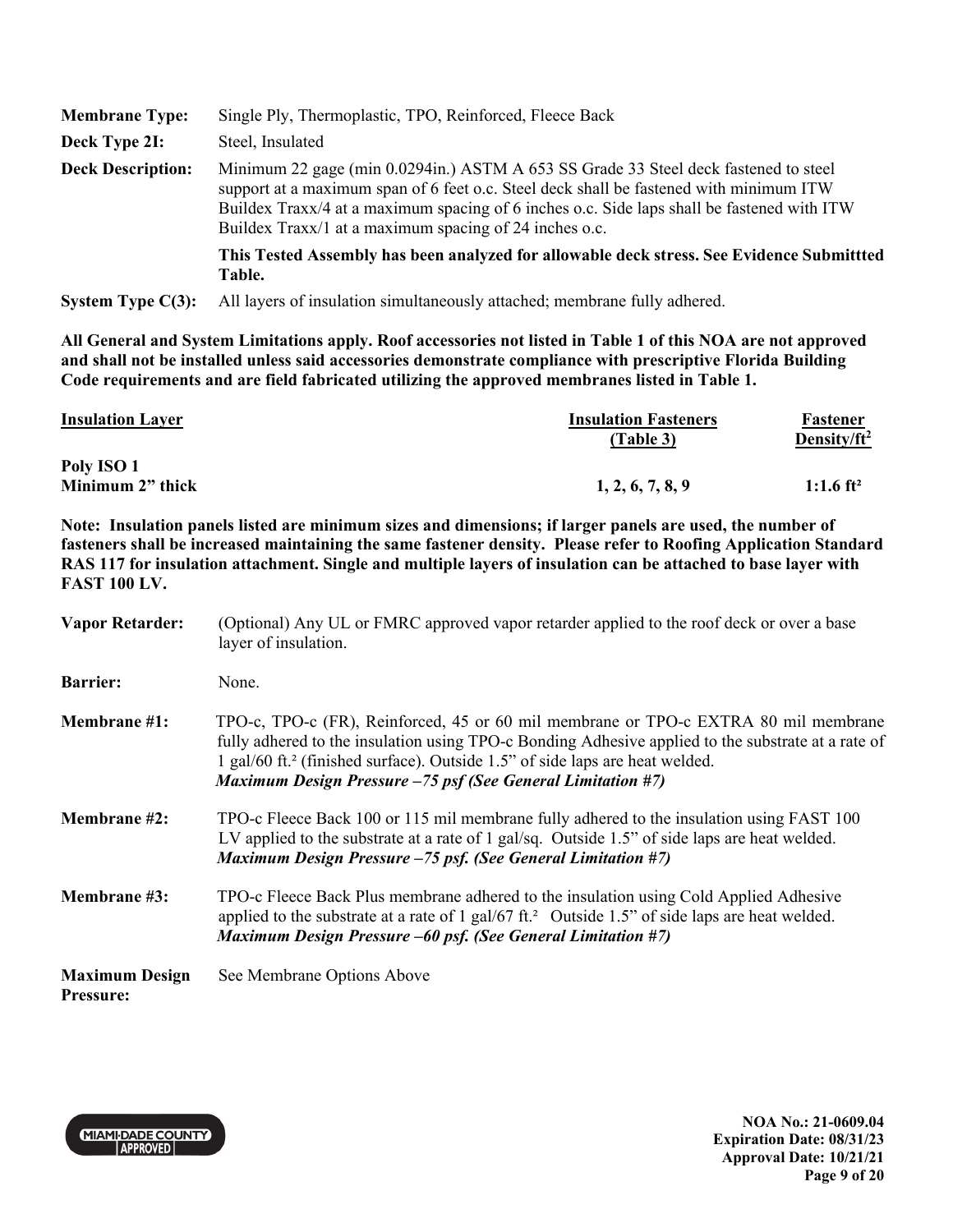| <b>Membrane Type:</b>    | Single Ply, Thermoplastic, TPO, Reinforced                                                                                                                                                                                                                                                                                         |
|--------------------------|------------------------------------------------------------------------------------------------------------------------------------------------------------------------------------------------------------------------------------------------------------------------------------------------------------------------------------|
| Deck Type 2I:            | Steel, Insulated                                                                                                                                                                                                                                                                                                                   |
| <b>Deck Description:</b> | Minimum 22 gage ASTM A 611 Grade E or A653 Grade 80 Steel deck fastened to steel support<br>at a maximum span of 6 feet o.c. Steel deck shall be fastened with minimum ITW Buildex<br>Traxx/5 at a maximum spacing of 6 inches o.c. Side laps shall be fastened with ITW Buildex<br>Traxx/1 at a maximum spacing of 24 inches o.c. |
|                          | This Tested Assembly has been analyzed for allowable deck stress. See Evidence Submittted<br>Table.                                                                                                                                                                                                                                |
| System Type $C(4)$ :     | All layers of insulation simultaneously attached; membrane fully adhered.                                                                                                                                                                                                                                                          |

| <b>Base Insulation Layer</b>                                      | <b>Insulation Fasteners</b><br>(Table 3) | Fastener<br>Density/ $ft^2$ |
|-------------------------------------------------------------------|------------------------------------------|-----------------------------|
| One of the following covered with the boards listed in Top Layer. |                                          |                             |
| Poly ISO 1                                                        |                                          |                             |
| Minimum 1.5" thick                                                | N/A                                      | N/A                         |

**Note: All layers shall be simultaneously fastened; see top layer below for fasteners and density. Insulation panels listed are minimum sizes and dimensions; if larger panels are used, the number of fasteners shall be increased maintaining the same fastener density. Please refer to Roofing Application Standard RAS 117 for insulation attachment. Single and multiple layers of insulation can be attached to base layer with FAST 100 LV.**

| <b>Top Insulation Layer</b>                          | <b>Insulation Fasteners</b><br>(Table 3) | Fastener<br>Density/ $ft^2$ |
|------------------------------------------------------|------------------------------------------|-----------------------------|
| Required over the insulations listed in Base Layer.  |                                          |                             |
| Dens Deck Prime (For use over all insulation types.) |                                          |                             |
| Minimum $\frac{5}{8}$ " thick                        |                                          | 1:1.33 $ft^2$               |

**Note: Insulation panels listed are minimum sizes and dimensions; if larger panels are used, the number of fasteners shall be increased maintaining the same fastener density. Please refer to Roofing Application Standard RAS 117 for insulation attachment.** 

| <b>Vapor Retarder:</b>                    | (Optional) Any UL or FMRC approved vapor retarder applied to the roof deck or over a base<br>layer of insulation.                                                                                                                                                             |
|-------------------------------------------|-------------------------------------------------------------------------------------------------------------------------------------------------------------------------------------------------------------------------------------------------------------------------------|
| <b>Barrier:</b>                           | None.                                                                                                                                                                                                                                                                         |
| <b>Membrane:</b>                          | TPO-c or TPO-c (FR), 45 or 60 mil membrane or TPO-c EXTRA 80 mil membrane fully adhered<br>to the insulation using TPO-c Bonding Adhesive applied to the substrate at a rate of 1 gal/60 ft. <sup>2</sup> .<br>(finished surface). Outside 1.5" of side laps are heat welded. |
| <b>Maximum Design</b><br><b>Pressure:</b> | $-90$ psf (See General Limitation #7)                                                                                                                                                                                                                                         |

**MIAMI-DADE COUNTY** APPROVED

**NOA No.: 21-0609.04 Expiration Date: 08/31/23 Approval Date: 10/21/21 Page 10 of 20**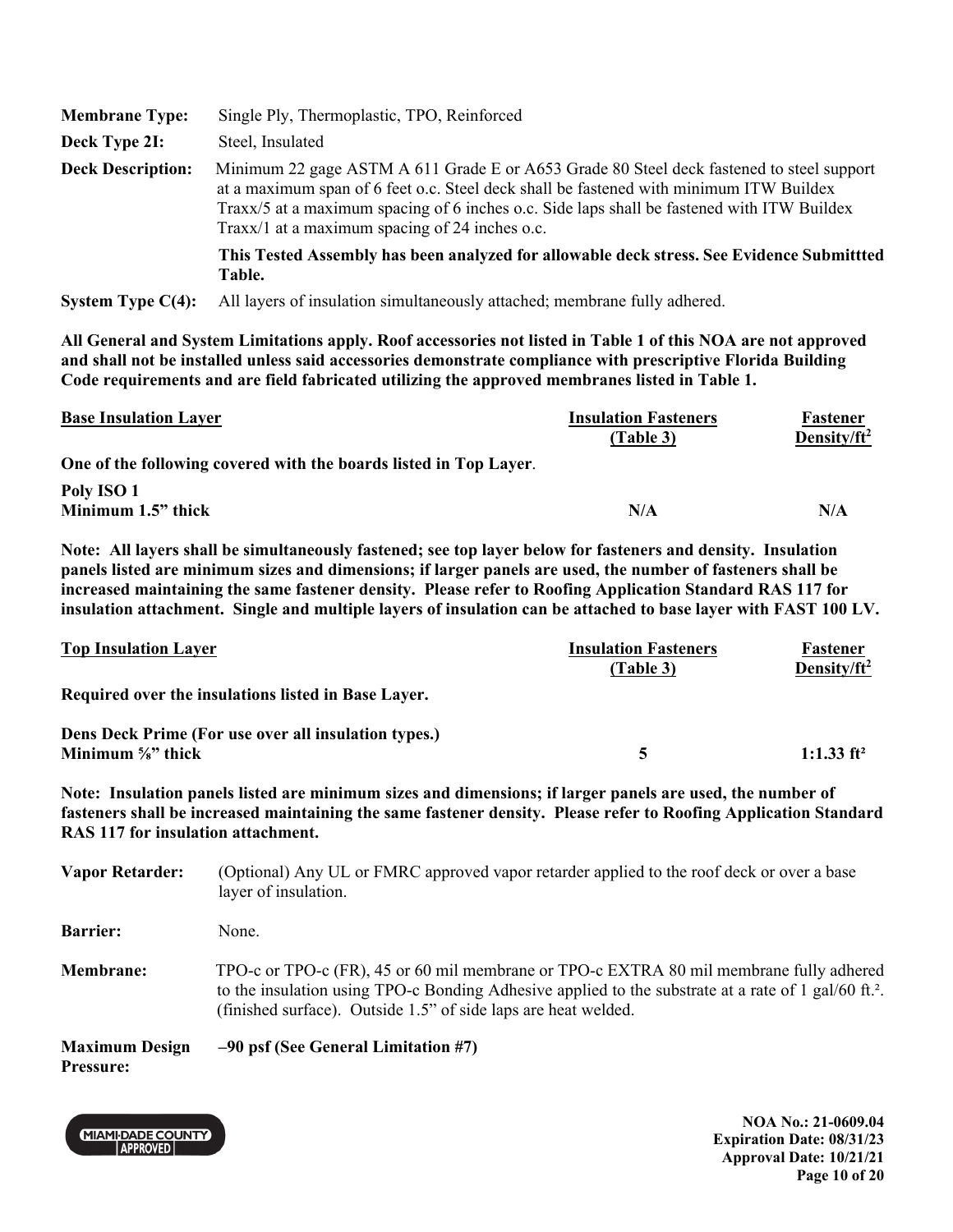| <b>Membrane Type:</b>    | Single Ply, Thermoplastic, TPO, Reinforced                                                                                                                                                                                                                                                                                                                       |
|--------------------------|------------------------------------------------------------------------------------------------------------------------------------------------------------------------------------------------------------------------------------------------------------------------------------------------------------------------------------------------------------------|
| Deck Type 2I:            | Steel, Insulated                                                                                                                                                                                                                                                                                                                                                 |
| <b>Deck Description:</b> | Minimum 22 gage (min 0.0295in.) Type B, ASTM A 611 Grade E or ASTM A 653 Grade 80<br>Steel deck fastened to steel support at a maximum span of 6 feet o.c. Steel deck shall be fastened<br>with minimum ITW Buildex Traxx/4 at a maximum spacing of 6 inches o.c. Side laps shall be<br>fastened with ITW Buildex Traxx/1 at a maximum spacing of 30 inches o.c. |
|                          | This Tested Assembly has been analyzed for allowable deck stress. See Evidence Submittted<br>Table.                                                                                                                                                                                                                                                              |
| System Type $D(1)$ :     | Membrane mechanically attached over preliminarily fastened insulation.                                                                                                                                                                                                                                                                                           |

| <b>Base Insulation Layer</b>      | <b>Insulation Fasteners</b><br>(Table 3) | Fastener<br>Density/ $ft^2$ |
|-----------------------------------|------------------------------------------|-----------------------------|
| Poly ISO 1                        |                                          |                             |
| Minimum 1.2" thick                | N/A                                      | N/A                         |
| <b>Dens Deck, Dens Deck Prime</b> |                                          |                             |
| Minimum $\frac{1}{4}$ thick       | N/A                                      | N/A                         |

**Note: All layers of insulation and base sheet shall be simultaneously attached. See base sheet below for fasteners and density. Refer to Roofing Application Standard RAS 117 for insulation attachment requirements. Insulation shall have preliminary attachment, prior to the installation of the roofing membrane. At an application rate of two fasteners per board for insulation boards having no dimension greater than 4 ft., and four fasteners for any insulation board having no dimension greater than 8 ft. Single and multiple layers of insulation can be attached to the deck with FAST 100 LV, OlyBond 500, Millennium One-Step Foamable Adhesive.** 

| <b>Vapor Retarder:</b>                    | (Optional) Any UL or FMRC approved vapor retarder applied to the roof deck or over a base<br>layer of insulation.                                                                                                                                                                                                                                    |
|-------------------------------------------|------------------------------------------------------------------------------------------------------------------------------------------------------------------------------------------------------------------------------------------------------------------------------------------------------------------------------------------------------|
| <b>Barrier:</b>                           | None.                                                                                                                                                                                                                                                                                                                                                |
| <b>Membrane:</b>                          | TPO-c, TPO-c (FR) or TPO-c EXTRA, Reinforced, secured through the preliminarily attached<br>insulation as specified below.                                                                                                                                                                                                                           |
| <b>Fastening #1:</b>                      | XHD Fasteners with OMG 2-3/8" Barbed XHD Plate or EHD Fasteners with 2.4" Seam Plates 6"<br>o.c. through the TPO-c (FR) Membrane in the lap or through a TPO Pressure Sensitive RUSS Strip<br>in rows spaced 9'-6" o.c. Outside 1.5" of side laps are heat welded.<br><b>Maximum Design Pressure -52.5 psf. (See General Limitation #7)</b>          |
| <b>Fastening #2:</b>                      | XHD Fasteners with OMG 2-3/8" Barbed XHD Plate or EHD Fasteners with 2.4" Seam Plates 12"<br>o.c. through the TPO-c or TPO-c EXTRA Membrane in the lap or through a TPO Pressure<br>Sensitive RUSS Strip in rows spaced 7'-7" o.c. Outside 1.5" of side laps are heat welded.<br><b>Maximum Design Pressure -45 psf. (See General Limitation #7)</b> |
| <b>Maximum Design</b><br><b>Pressure:</b> | See Fastening Options Above                                                                                                                                                                                                                                                                                                                          |

**MIAMI-DADE COUNTY** APPROVED

**NOA No.: 21-0609.04 Expiration Date: 08/31/23 Approval Date: 10/21/21 Page 11 of 20**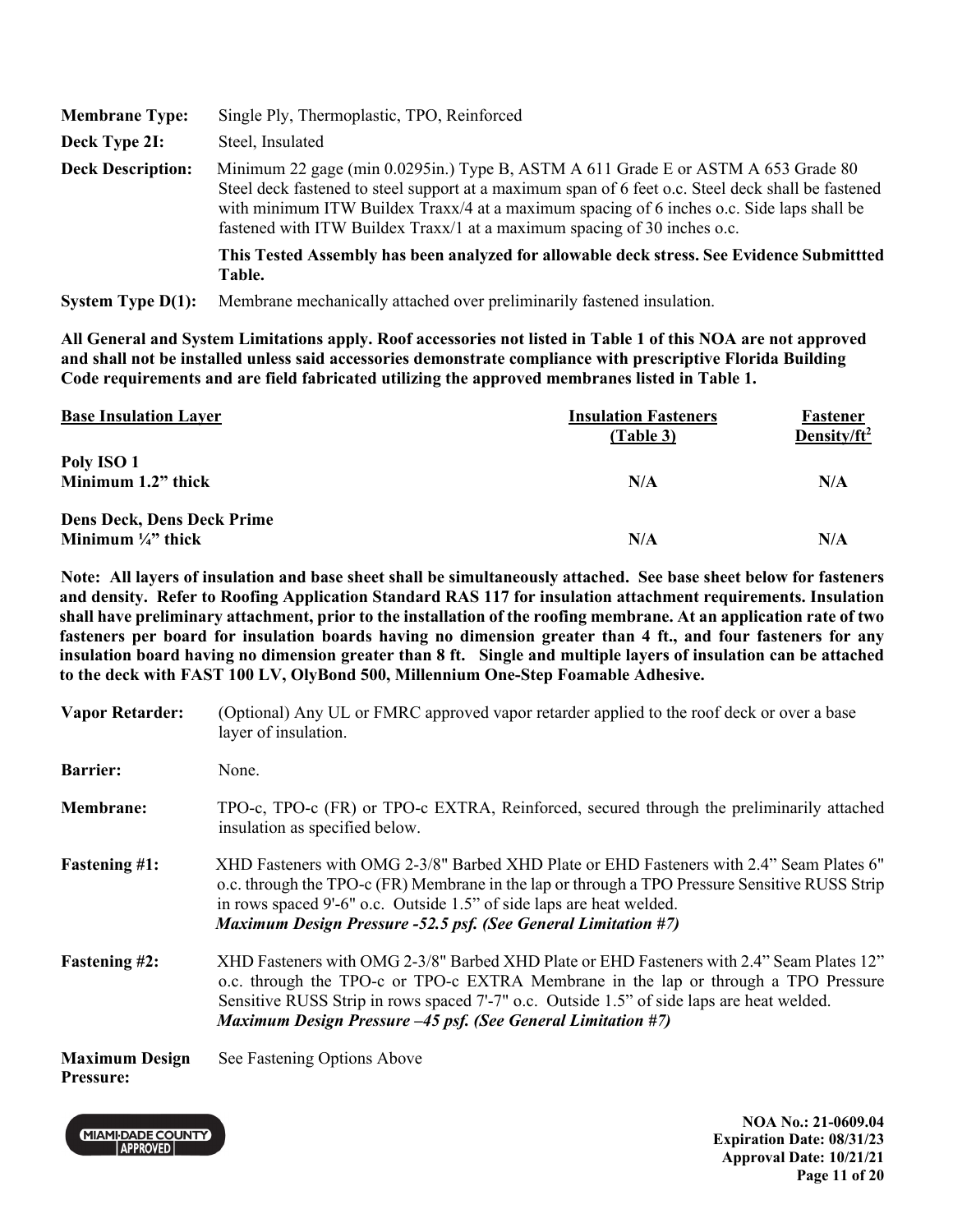| <b>Membrane Type:</b>    | Single Ply, Thermoplastic, TPO, Reinforced                                                                                                                                                                                                                                                                                                                       |  |
|--------------------------|------------------------------------------------------------------------------------------------------------------------------------------------------------------------------------------------------------------------------------------------------------------------------------------------------------------------------------------------------------------|--|
| Deck Type 2I:            | Steel, Insulated                                                                                                                                                                                                                                                                                                                                                 |  |
| <b>Deck Description:</b> | Minimum 20 gage (min 0.0295in.) Type B, ASTM A 611 Grade E or ASTM A 653 Grade 80<br>Steel deck fastened to steel support at a maximum span of 6 feet o.c. Steel deck shall be fastened<br>with minimum ITW Buildex Traxx/4 at a maximum spacing of 6 inches o.c. Side laps shall be<br>fastened with ITW Buildex Traxx/1 at a maximum spacing of 30 inches o.c. |  |
|                          | This Tested Assembly has been analyzed for allowable deck stress. See Evidence Submittted<br>Table.                                                                                                                                                                                                                                                              |  |
| System Type $D(2)$ :     | Membrane mechanically attached over preliminarily fastened insulation.                                                                                                                                                                                                                                                                                           |  |

| <b>Base Insulation Layer</b>                                     | <b>Insulation Fasteners</b><br>(Table 3) | Fastener<br>Density/ $ft^2$ |
|------------------------------------------------------------------|------------------------------------------|-----------------------------|
| Poly ISO 1<br>Minimum 1.2" thick                                 | N/A                                      | N/A                         |
| <b>Dens Deck, Dens Deck Prime</b><br>Minimum $\frac{1}{4}$ thick | N/A                                      | N/A                         |

**Note: All layers of insulation and base sheet shall be simultaneously attached. See base sheet below for fasteners and density. Refer to Roofing Application Standard RAS 117 for insulation attachment requirements. Insulation shall have preliminary attachment, prior to the installation of the roofing membrane. At an application rate of two fasteners per board for insulation boards having no dimension greater than 4 ft., and four fasteners for any insulation board having no dimension greater than 8 ft. Single and multiple layers of insulation can be attached to the deck with FAST 100 LV, OlyBond 500, Millennium One-Step Foamable Adhesive.** 

| <b>Vapor Retarder:</b>                    | (Optional) Any UL or FMRC approved vapor retarder applied to the roof deck or over a base<br>layer of insulation.                                                                                                                                                                                                                                      |
|-------------------------------------------|--------------------------------------------------------------------------------------------------------------------------------------------------------------------------------------------------------------------------------------------------------------------------------------------------------------------------------------------------------|
| <b>Barrier:</b>                           | None.                                                                                                                                                                                                                                                                                                                                                  |
| Membrane:                                 | TPO-c, TPO-c (FR) or TPO-c EXTRA, Reinforced, secured through the preliminarily attached<br>insulation as specified below.                                                                                                                                                                                                                             |
| <b>Fastening #1:</b>                      | XHD Fasteners with OMG 2-3/8" Barbed XHD Plate or EHD Fasteners with 2.4" Seam Plates 6"<br>o.c. through the TPO-c or TPO-c EXTRA Membrane in the lap in rows spaced 7'-6" o.c. Outside<br>1.5" of side laps are heat welded.<br><b>Maximum Design Pressure -67.5 psf. (See General Limitation #7)</b>                                                 |
| <b>Fastening #2:</b>                      | HP-XTRA Fasteners with OMG 2-3/8" Barbed XHD Plate 12" o.c. through the TPO-c or TPO-c<br>EXTRA Membrane in the lap or through a TPO Pressure Sensitive RUSS in rows spaced 9'-7" o.c.<br>Outside 1.5" of side laps are heat welded. Outside 1.5" of side laps are heat welded.<br><b>Maximum Design Pressure -45 psf. (See General Limitation #7)</b> |
| <b>Maximum Design</b><br><b>Pressure:</b> | See Fastening Options Above                                                                                                                                                                                                                                                                                                                            |

**MIAMI-DADE COUNTY** APPROVED

**NOA No.: 21-0609.04 Expiration Date: 08/31/23 Approval Date: 10/21/21 Page 12 of 20**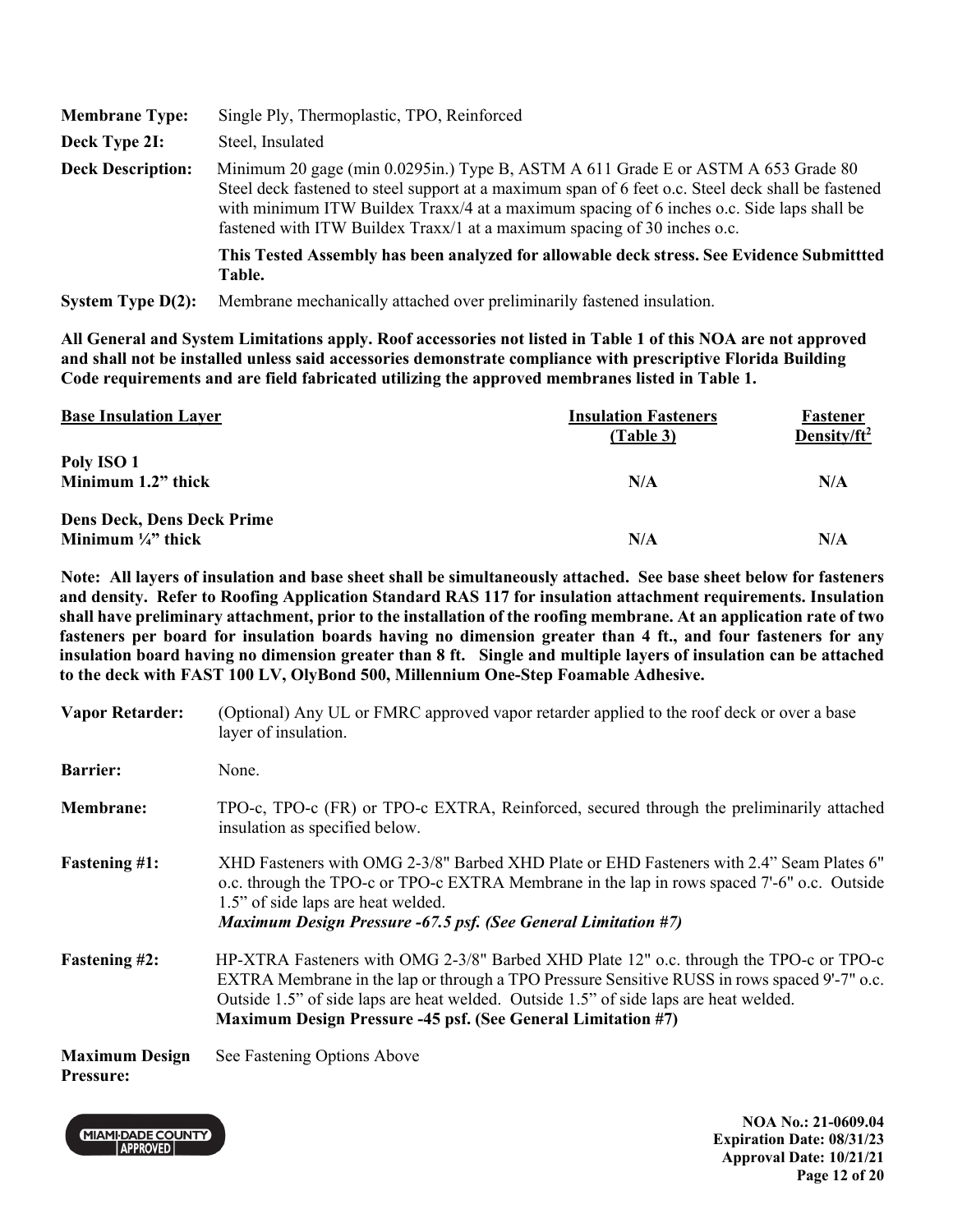| <b>Membrane Type:</b>    | Single Ply, Thermoplastic, TPO, Reinforced                                                                                                                                                                                                                                                                                                                       |  |
|--------------------------|------------------------------------------------------------------------------------------------------------------------------------------------------------------------------------------------------------------------------------------------------------------------------------------------------------------------------------------------------------------|--|
| Deck Type 2I:            | Steel, Insulated                                                                                                                                                                                                                                                                                                                                                 |  |
| <b>Deck Description:</b> | Minimum 18 gage (min 0.0295in.) Type B, ASTM A 611 Grade E or ASTM A 653 Grade 80<br>Steel deck fastened to steel support at a maximum span of 6 feet o.c. Steel deck shall be fastened<br>with minimum ITW Buildex Traxx/4 at a maximum spacing of 6 inches o.c. Side laps shall be<br>fastened with ITW Buildex Traxx/1 at a maximum spacing of 30 inches o.c. |  |
|                          | This Tested Assembly has been analyzed for allowable deck stress. See Evidence Submittted<br>Table.                                                                                                                                                                                                                                                              |  |
| System Type $D(3)$ :     | Membrane mechanically attached over preliminarily fastened insulation.                                                                                                                                                                                                                                                                                           |  |

| <b>Base Insulation Layer</b>      | <b>Insulation Fasteners</b><br>(Table 3) | Fastener<br>Density/ft <sup>2</sup> |
|-----------------------------------|------------------------------------------|-------------------------------------|
| Poly ISO 1                        |                                          |                                     |
| Minimum 1.2" thick                | N/A                                      | N/A                                 |
| <b>Dens Deck, Dens Deck Prime</b> |                                          |                                     |
| Minimum $\frac{1}{4}$ thick       | N/A                                      | N/A                                 |

**Note: All layers of insulation and base sheet shall be simultaneously attached. See base sheet below for fasteners and density. Refer to Roofing Application Standard RAS 117 for insulation attachment requirements. Insulation shall have preliminary attachment, prior to the installation of the roofing membrane. At an application rate of two fasteners per board for insulation boards having no dimension greater than 4 ft., and four fasteners for any insulation board having no dimension greater than 8 ft. Single and multiple layers of insulation can be attached to the deck with FAST 100 LV, OlyBond 500, Millennium One-Step Foamable Adhesive.** 

| <b>Vapor Retarder:</b>                    | (Optional) Any UL or FMRC approved vapor retarder applied to the roof deck or over a base<br>layer of insulation.                                                                                                                                                                                                                                   |
|-------------------------------------------|-----------------------------------------------------------------------------------------------------------------------------------------------------------------------------------------------------------------------------------------------------------------------------------------------------------------------------------------------------|
| <b>Barrier:</b>                           | None.                                                                                                                                                                                                                                                                                                                                               |
| <b>Membrane:</b>                          | TPO-c, TPO-c (FR) or TPO-c EXTRA, Reinforced, secured through the preliminarily attached<br>insulation as specified below.                                                                                                                                                                                                                          |
| <b>Fastening:</b>                         | XHD Fasteners with OMG 2-3/8" Barbed XHD Plate or EHD Fasteners with 2.4" Seam Plates 6"<br>o.c. through the TPO-c or TPO-c EXTRA Membrane in the lap or through a TPO Pressure<br>Sensitive RUSS Strip in rows spaced 9'-7" o.c. Outside 1.5" of side laps are heat welded.<br><b>Maximum Design Pressure -60 psf. (See General Limitation #7)</b> |
| <b>Maximum Design</b><br><b>Pressure:</b> | See Fastening Options Above                                                                                                                                                                                                                                                                                                                         |



**NOA No.: 21-0609.04 Expiration Date: 08/31/23 Approval Date: 10/21/21 Page 13 of 20**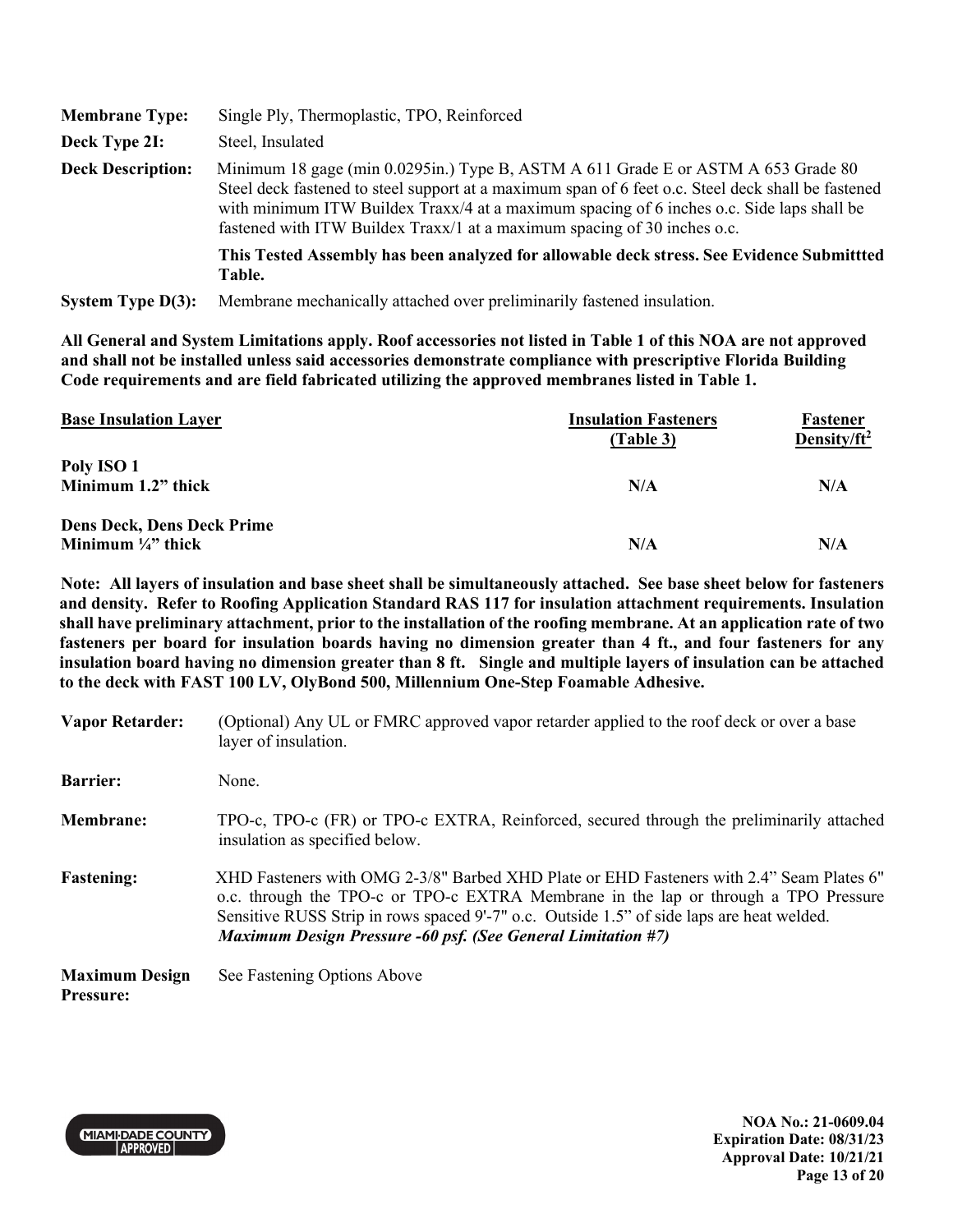| <b>Membrane Type:</b>    | Single Ply, Thermoplastic, TPO, Reinforced                                                                                                                                                                                                                                                                                                           |  |
|--------------------------|------------------------------------------------------------------------------------------------------------------------------------------------------------------------------------------------------------------------------------------------------------------------------------------------------------------------------------------------------|--|
| Deck Type 2I:            | Steel, Insulated                                                                                                                                                                                                                                                                                                                                     |  |
| <b>Deck Description:</b> | Minimum 22 gage Type B, ASTM A 1008SS Grade 80 or ASTM A 653 Grade 80 Steel deck<br>fastened to steel support at a maximum span of 6 feet o.c. Steel deck shall be fastened with<br>minimum ITW Buildex Traxx/4 at a maximum spacing of 6 inches o.c. Side laps shall be<br>fastened with ITW Buildex Traxx/1 at a maximum spacing of 30 inches o.c. |  |
|                          | This Tested Assembly has been analyzed for allowable deck stress. See Evidence Submittted<br>Table.                                                                                                                                                                                                                                                  |  |
| System Type $D(4)$ :     | Membrane mechanically attached over preliminarily fastened insulation.                                                                                                                                                                                                                                                                               |  |

| <b>Base Insulation Layer</b>      | <b>Insulation Fasteners</b><br>(Table 3) | Fastener<br>Density/ft <sup>2</sup> |
|-----------------------------------|------------------------------------------|-------------------------------------|
| Poly ISO 1                        |                                          |                                     |
| Minimum 1.2" thick                | N/A                                      | N/A                                 |
| <b>Dens Deck, Dens Deck Prime</b> |                                          |                                     |
| Minimum $\frac{1}{4}$ " thick     | N/A                                      | N/A                                 |

**Note: All layers of insulation and base sheet shall be simultaneously attached. See base sheet below for fasteners and density. Refer to Roofing Application Standard RAS 117 for insulation attachment requirements. Insulation shall have preliminary attachment, prior to the installation of the roofing membrane. At an application rate of two fasteners per board for insulation boards having no dimension greater than 4 ft., and four fasteners for any insulation board having no dimension greater than 8 ft. Single and multiple layers of insulation can be attached to the deck with FAST 100 LV, OlyBond 500, Millennium One-Step Foamable Adhesive.** 

| <b>Vapor Retarder:</b>                    | (Optional) Any UL or FMRC approved vapor retarder applied to the roof deck or over a base<br>layer of insulation.                                                                                                                                                                                                                         |
|-------------------------------------------|-------------------------------------------------------------------------------------------------------------------------------------------------------------------------------------------------------------------------------------------------------------------------------------------------------------------------------------------|
| <b>Barrier:</b>                           | None.                                                                                                                                                                                                                                                                                                                                     |
| <b>Membrane:</b>                          | TPO-c, TPO-c (FR) or TPO-c EXTRA, Reinforced, secured through the preliminarily attached<br>insulation as specified below.                                                                                                                                                                                                                |
| <b>Fastening:</b>                         | XHD Fasteners with OMG 2-3/8" Barbed XHD Plate or EHD Fasteners with 2.4" Seam Plates 6"<br>o.c. through the TPO-c (FR) Membrane in the lap or through a TPO Pressure Sensitive RUSS Strip<br>in rows spaced 7'-7" o.c. Outside 1.5" of side laps are heat welded.<br><b>Maximum Design Pressure -60 psf. (See General Limitation #7)</b> |
| <b>Maximum Design</b><br><b>Pressure:</b> | See Fastening Options Above                                                                                                                                                                                                                                                                                                               |



**NOA No.: 21-0609.04 Expiration Date: 08/31/23 Approval Date: 10/21/21 Page 14 of 20**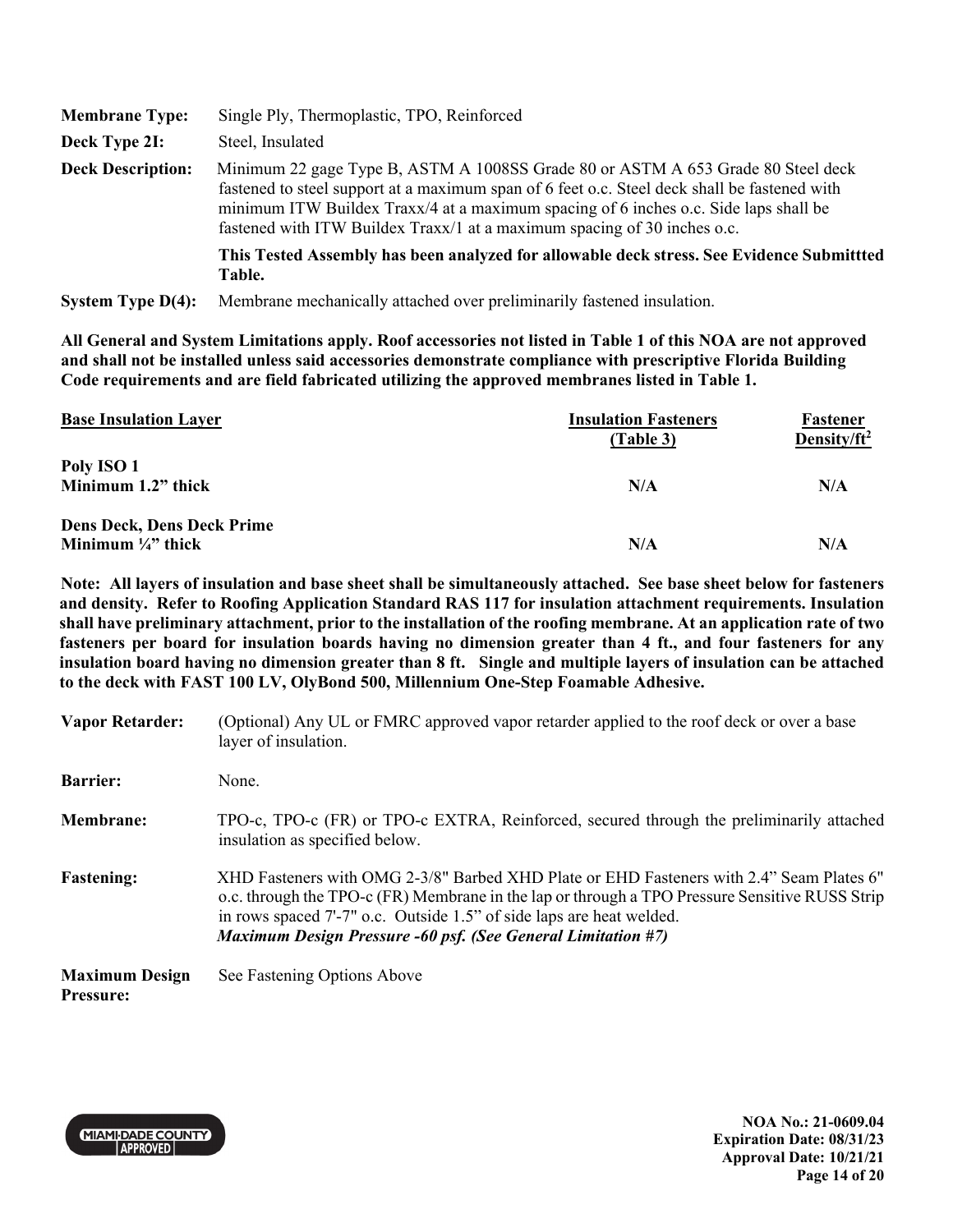| <b>Membrane Type:</b>    | Single Ply, Thermoplastic, TPO, Reinforced                                                                                                                                                                                                                                                                                                           |
|--------------------------|------------------------------------------------------------------------------------------------------------------------------------------------------------------------------------------------------------------------------------------------------------------------------------------------------------------------------------------------------|
| Deck Type 2I:            | Steel, Insulated                                                                                                                                                                                                                                                                                                                                     |
| <b>Deck Description:</b> | Minimum 18 gage Type B, ASTM A 1008SS Grade 80 or ASTM A 653 Grade 80 Steel deck<br>fastened to steel support at a maximum span of 6 feet o.c. Steel deck shall be fastened with<br>minimum ITW Buildex Traxx/4 at a maximum spacing of 6 inches o.c. Side laps shall be<br>fastened with ITW Buildex Traxx/1 at a maximum spacing of 30 inches o.c. |
|                          | This Tested Assembly has been analyzed for allowable deck stress. See Evidence Submittted<br>Table.                                                                                                                                                                                                                                                  |
| System Type $D(5)$ :     | Membrane mechanically attached over preliminarily fastened insulation.                                                                                                                                                                                                                                                                               |

| <b>Base Insulation Layer</b>      | <b>Insulation Fasteners</b><br>(Table 3) | Fastener<br>Density/ft <sup>2</sup> |
|-----------------------------------|------------------------------------------|-------------------------------------|
| Poly ISO 1                        |                                          |                                     |
| Minimum 1.2" thick                | N/A                                      | N/A                                 |
| <b>Dens Deck, Dens Deck Prime</b> |                                          |                                     |
| Minimum $\frac{1}{4}$ " thick     | N/A                                      | N/A                                 |

**Note: All layers of insulation and base sheet shall be simultaneously attached. See base sheet below for fasteners and density. Refer to Roofing Application Standard RAS 117 for insulation attachment requirements. Insulation shall have preliminary attachment, prior to the installation of the roofing membrane. At an application rate of two fasteners per board for insulation boards having no dimension greater than 4 ft., and four fasteners for any insulation board having no dimension greater than 8 ft. Single and multiple layers of insulation can be attached to the deck with FAST 100 LV, OlyBond 500, Millennium One-Step Foamable Adhesive.** 

| <b>Vapor Retarder:</b>                    | (Optional) Any UL or FMRC approved vapor retarder applied to the roof deck or over a base<br>layer of insulation.                                                                                                                                                                                                                                |
|-------------------------------------------|--------------------------------------------------------------------------------------------------------------------------------------------------------------------------------------------------------------------------------------------------------------------------------------------------------------------------------------------------|
| <b>Barrier:</b>                           | None.                                                                                                                                                                                                                                                                                                                                            |
| <b>Membrane:</b>                          | TPO-c, TPO-c (FR) or TPO-c EXTRA, Reinforced, secured through the preliminarily attached<br>insulation as specified below.                                                                                                                                                                                                                       |
| <b>Fastening:</b>                         | XHD Fasteners with OMG 2-3/8" Barbed XHD Plate or EHD Fasteners with 2.4" Seam Plates 6"<br>o.c. through the TPO-c or TPO-c EXTRA Membrane in the lap or through a TPO Pressure<br>Sensitive RUSS in rows spaced 11'-6.5" o.c. Outside 1.5" of side laps are heat welded.<br><b>Maximum Design Pressure -60 psf. (See General Limitation #7)</b> |
| <b>Maximum Design</b><br><b>Pressure:</b> | See Fastening Options Above                                                                                                                                                                                                                                                                                                                      |



**NOA No.: 21-0609.04 Expiration Date: 08/31/23 Approval Date: 10/21/21 Page 15 of 20**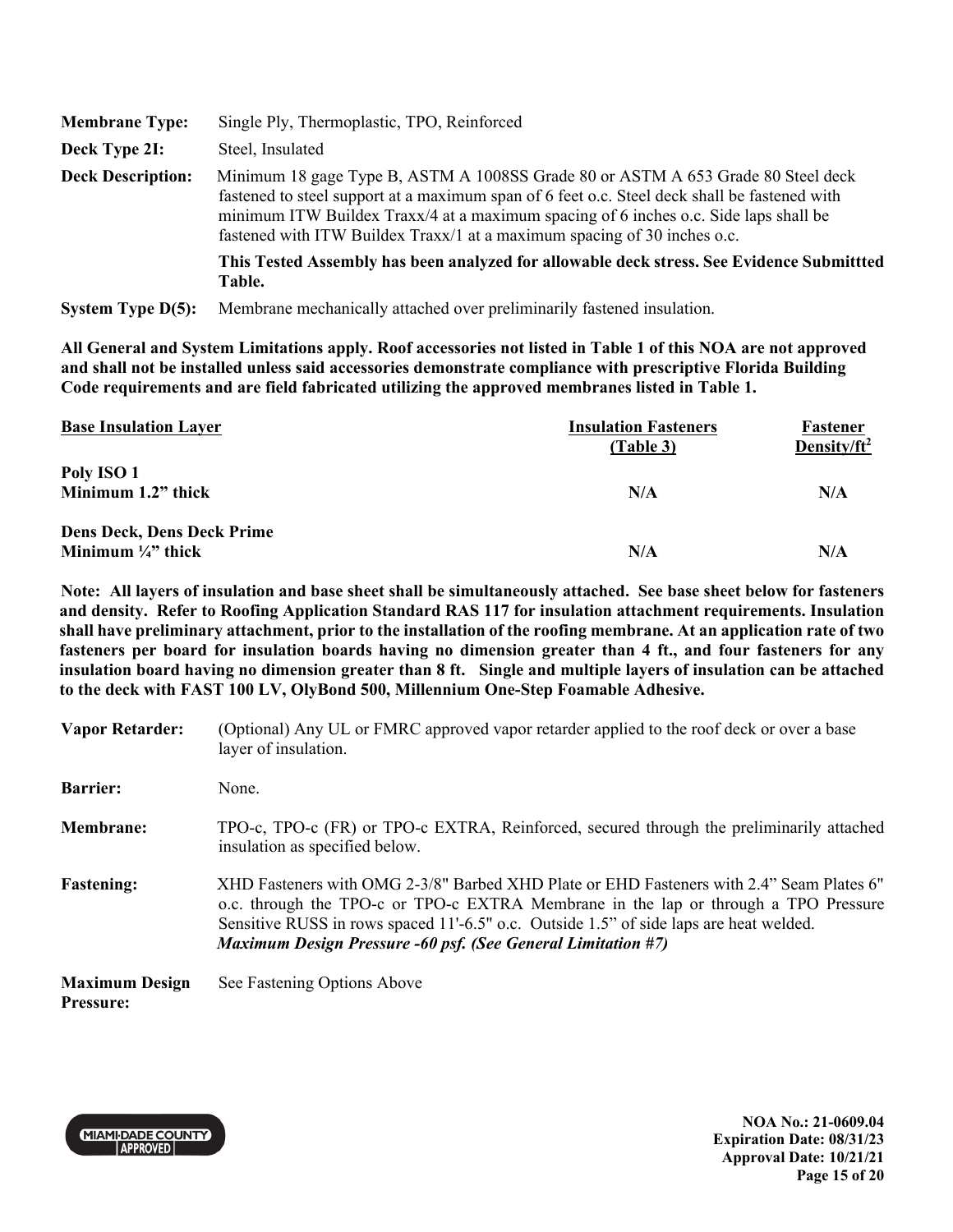| <b>Membrane Type:</b>    | Single Ply, Thermoplastic, TPO, Reinforced                                                                                                                                                                                                                                                                                 |  |
|--------------------------|----------------------------------------------------------------------------------------------------------------------------------------------------------------------------------------------------------------------------------------------------------------------------------------------------------------------------|--|
| Deck Type 2I:            | Steel, Insulated                                                                                                                                                                                                                                                                                                           |  |
| <b>Deck Description:</b> | Minimum 18 gage Type B, ASTM A 653 Grade 33 Steel deck fastened to steel support at a<br>maximum span of 6 feet o.c. Steel deck shall be fastened with minimum ITW Buildex Traxx/4 at<br>a maximum spacing of 6 inches o.c. Side laps shall be fastened with ITW Buildex Traxx/1 at a<br>maximum spacing of 30 inches o.c. |  |
|                          | This Tested Assembly has been analyzed for allowable deck stress. See Evidence<br><b>Submitted Table.</b>                                                                                                                                                                                                                  |  |
| System Type $D(6)$ :     | Membrane mechanically attached over preliminarily fastened insulation.                                                                                                                                                                                                                                                     |  |

| <b>Base Insulation Layer</b>      | <b>Insulation Fasteners</b><br>(Table 3) | Fastener<br>Density/ $ft^2$ |
|-----------------------------------|------------------------------------------|-----------------------------|
| Poly ISO 1                        |                                          |                             |
| Minimum 1.2" thick                | N/A                                      | N/A                         |
| <b>Dens Deck, Dens Deck Prime</b> |                                          |                             |
| Minimum $\frac{1}{4}$ thick       | N/A                                      | N/A                         |

**Note: All layers of insulation and base sheet shall be simultaneously attached. See base sheet below for fasteners and density. Refer to Roofing Application Standard RAS 117 for insulation attachment requirements. Insulation shall have preliminary attachment, prior to the installation of the roofing membrane. At an application rate of two fasteners per board for insulation boards having no dimension greater than 4 ft., and four fasteners for any insulation board having no dimension greater than 8 ft. Single and multiple layers of insulation can be attached to the deck with FAST 100 LV, OlyBond 500, Millennium One-Step Foamable Adhesive.** 

| <b>Vapor Retarder:</b>                    | (Optional) Any UL or FMRC approved vapor retarder applied to the roof deck or over a base<br>layer of insulation.                                                                                                                                                                                                                                         |
|-------------------------------------------|-----------------------------------------------------------------------------------------------------------------------------------------------------------------------------------------------------------------------------------------------------------------------------------------------------------------------------------------------------------|
| <b>Barrier:</b>                           | None.                                                                                                                                                                                                                                                                                                                                                     |
| <b>Membrane:</b>                          | TPO-c, TPO-c (FR) or TPO-c EXTRA, Reinforced, secured through the preliminarily attached<br>insulation as specified below.                                                                                                                                                                                                                                |
| <b>Fastening #1:</b>                      | "XHD Fasteners with OMG 2-3/8" Barbed XHD Plate or EHD Fasteners with 2.4" Seam Plates 6<br>o.c. through the TPO-c or TPO-c EXTRA Membrane in the lap or through a TPO Pressure<br>Sensitive RUSS Strip in rows spaced 11'-6.5" o.c. Outside 1.5" of side laps are heat welded.<br>Maximum Design Pressure -52.5 psf. (See General Limitation #7)         |
| <b>Fastening #2:</b>                      | HP-XTRA Fasteners with OMG 2-3/8" Barbed XHD Plate or EHD Fasteners with 2.4" Seam<br>Plates 6" o.c. through the TPO-c or TPO-c EXTRA Membrane in the lap or through a TPO Pressure<br>Sensitive RUSS Strip in rows spaced 11'-6.5" o.c. Outside 1.5" of side laps are heat welded<br><b>Maximum Design Pressure –60 psf. (See General Limitation #7)</b> |
| <b>Maximum Design</b><br><b>Pressure:</b> | See Fastening Options Above                                                                                                                                                                                                                                                                                                                               |

**MIAMI-DADE COUNTY** APPROVED

**NOA No.: 21-0609.04 Expiration Date: 08/31/23 Approval Date: 10/21/21 Page 16 of 20**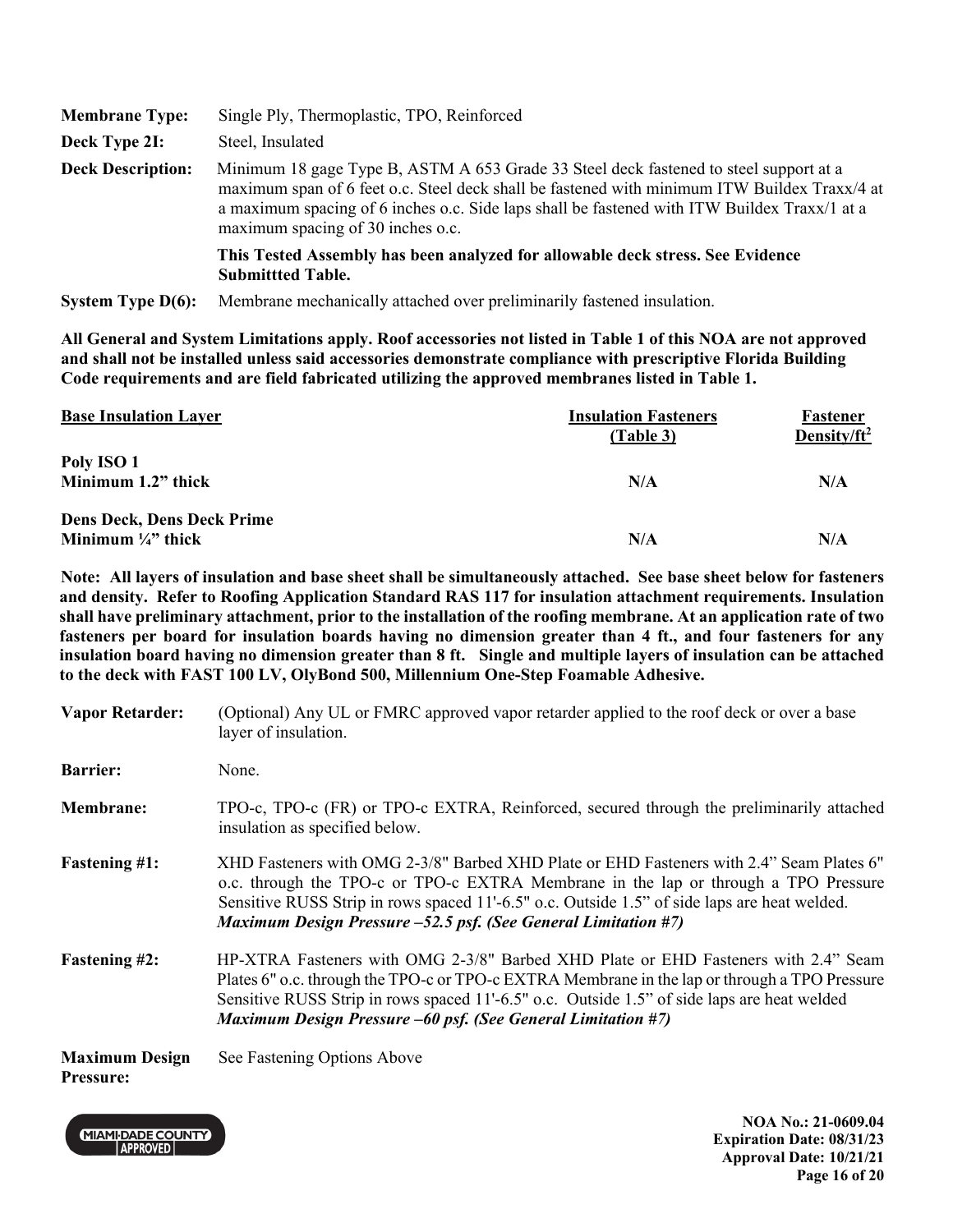| <b>Membrane Type:</b>    | Single Ply, Thermoplastic, TPO, Reinforced                                                                                                                                                                                                                                                                                     |
|--------------------------|--------------------------------------------------------------------------------------------------------------------------------------------------------------------------------------------------------------------------------------------------------------------------------------------------------------------------------|
| Deck Type 2I:            | Steel, Insulated                                                                                                                                                                                                                                                                                                               |
| <b>Deck Description:</b> | Minimum 22 gage (min 0.0295in.) Type B, Grade E Steel deck fastened to steel support at a<br>maximum span of 6 feet o.c. Steel deck shall be fastened with minimum ITW Buildex Traxx/4 at<br>a maximum spacing of 6 inches o.c. Side laps shall be fastened with ITW Buildex Traxx/1 at a<br>maximum spacing of 24 inches o.c. |
| System Type $D(7)$ :     | Membrane mechanically attached over preliminarily fastened insulation.                                                                                                                                                                                                                                                         |

| <b>Base Insulation Layer</b>      | <b>Insulation Fasteners</b><br>(Table 3) | Fastener<br>Density/ $ft^2$ |
|-----------------------------------|------------------------------------------|-----------------------------|
| Poly ISO 1                        |                                          |                             |
| Minimum 1.5" thick                | N/A                                      | N/A                         |
| <b>Dens Deck, Dens Deck Prime</b> |                                          |                             |
| Minimum $\frac{1}{4}$ " thick     | N/A                                      | N/A                         |

**Note: All layers of insulation and base sheet shall be simultaneously attached. See base sheet below for fasteners and density. Refer to Roofing Application Standard RAS 117 for insulation attachment requirements. Insulation shall have preliminary attachment, prior to the installation of the roofing membrane. At an application rate of two fasteners per board for insulation boards having no dimension greater than 4 ft., and four fasteners for any insulation board having no dimension greater than 8 ft. Single and multiple layers of insulation can be attached to the deck with FAST 100 LV, OlyBond 500, Millennium One-Step Foamable Adhesive.** 

| <b>Vapor Retarder:</b>                    | (Optional) Any UL or FMRC approved vapor retarder applied to the roof deck or over a base<br>layer of insulation.                                                                                                                                                                                                                                     |
|-------------------------------------------|-------------------------------------------------------------------------------------------------------------------------------------------------------------------------------------------------------------------------------------------------------------------------------------------------------------------------------------------------------|
| <b>Barrier:</b>                           | None.                                                                                                                                                                                                                                                                                                                                                 |
| <b>Membrane:</b>                          | TPO-c, TPO-c (FR) or TPO-c EXTRA, Reinforced, secured through the preliminarily attached<br>insulation as specified below.                                                                                                                                                                                                                            |
| <b>Fastening #1:</b>                      | XHD Fasteners with OMG 2-3/8" Barbed XHD Plate or EHD Fasteners with 2.4" Seam Plates 9"<br>o.c. through the TPO-c or TPO-c EXTRA Membrane in the lap or through a TPO Pressure<br>Sensitive RUSS Strip in rows spaced 9'-6" o.c. Outside 1.5" of side laps are heat welded.<br><b>Maximum Design Pressure -52.5 psf. (See General Limitation #9)</b> |
| <b>Fastening #2:</b>                      | XHD Fasteners with OMG 2-3/8" Barbed XHD Plate Plate or EHD Fasteners with 2.4" Seam<br>Plates 9" o.c. through the TPO-c (FR) Membrane in the lap or through a TPO Pressure Sensitive<br>RUSS Strip in rows spaced 9'-7" o.c. Outside 1.5" of side laps are heat welded.<br><b>Maximum Design Pressure -45 psf. (See General Limitation #9)</b>       |
| <b>Maximum Design</b><br><b>Pressure:</b> | See Fastening Options Above                                                                                                                                                                                                                                                                                                                           |



**NOA No.: 21-0609.04 Expiration Date: 08/31/23 Approval Date: 10/21/21 Page 17 of 20**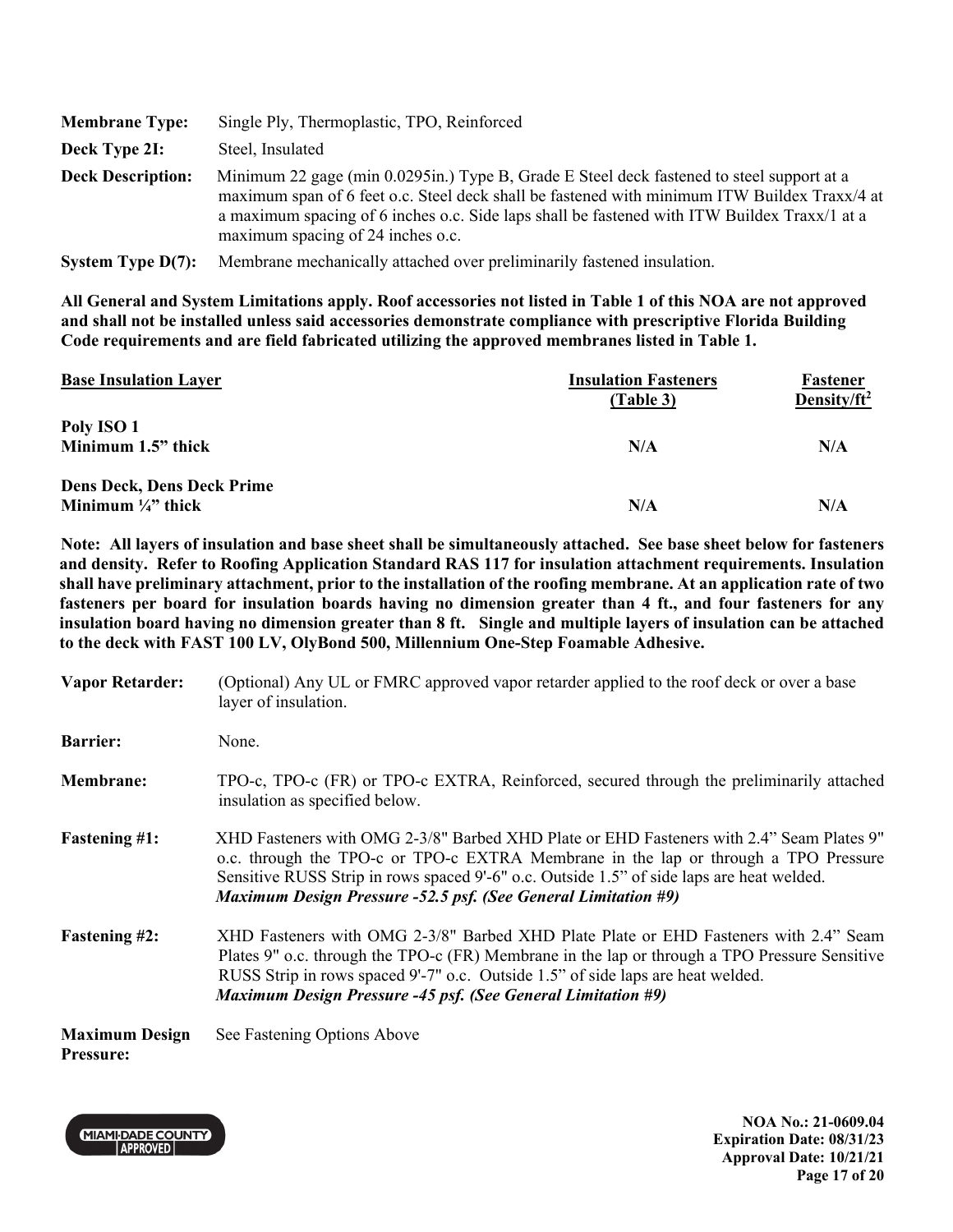| <b>Membrane Type:</b>    | Single Ply, Thermoplastic, TPO, Reinforced                                                                                                                                                                                                                                                                                     |
|--------------------------|--------------------------------------------------------------------------------------------------------------------------------------------------------------------------------------------------------------------------------------------------------------------------------------------------------------------------------|
| Deck Type 2I:            | Steel, Insulated                                                                                                                                                                                                                                                                                                               |
| <b>Deck Description:</b> | Minimum 22 gage Type B, ASTM A 1008 SS Grade 33 Steel deck fastened to steel support at a<br>maximum span of 5 feet o.c. Steel deck shall be fastened with minimum ITW Buildex Traxx/4 at<br>a maximum spacing of 6 inches o.c. Side laps shall be fastened with ITW Buildex Traxx/1 at a<br>maximum spacing of 24 inches o.c. |
|                          | This Tested Assembly has been analyzed for allowable deck stress. See Evidence Submittted<br>Table.                                                                                                                                                                                                                            |
| System Type $D(8)$ :     | Membrane mechanically attached over preliminarily fastened insulation.                                                                                                                                                                                                                                                         |

| <b>Base Insulation Layer</b>      | <b>Insulation Fasteners</b><br>(Table 3) | Fastener<br>Density/ft <sup>2</sup> |
|-----------------------------------|------------------------------------------|-------------------------------------|
| Poly ISO 1                        |                                          |                                     |
| Minimum 1.2" thick                | N/A                                      | N/A                                 |
| <b>Dens Deck, Dens Deck Prime</b> |                                          |                                     |
| Minimum $\frac{1}{4}$ thick       | N/A                                      | N/A                                 |

**Note: All layers of insulation and base sheet shall be simultaneously attached. See base sheet below for fasteners and density. Refer to Roofing Application Standard RAS 117 for insulation attachment requirements. Insulation shall have preliminary attachment, prior to the installation of the roofing membrane. At an application rate of two fasteners per board for insulation boards having no dimension greater than 4 ft., and four fasteners for any insulation board having no dimension greater than 8 ft. Single and multiple layers of insulation can be attached to the deck with FAST 100 LV, OlyBond 500, Millennium One-Step Foamable Adhesive.** 

| <b>Vapor Retarder:</b>                    | (Optional) Any UL or FMRC approved vapor retarder applied to the roof deck or over a base<br>layer of insulation.                                                                                                                                                                                                                               |
|-------------------------------------------|-------------------------------------------------------------------------------------------------------------------------------------------------------------------------------------------------------------------------------------------------------------------------------------------------------------------------------------------------|
| <b>Barrier:</b>                           | None.                                                                                                                                                                                                                                                                                                                                           |
| <b>Membrane:</b>                          | TPO-c, TPO-c (FR) or TPO-c EXTRA, Reinforced, secured through the preliminarily attached<br>insulation as specified below.                                                                                                                                                                                                                      |
| <b>Fastening #1:</b>                      | XHD Fasteners with OMG 2-3/8" Barbed XHD Plate or EHD Fasteners with 2.4" Seam Plates 6"<br>o.c. through the TPO-c or TPO-c EXTRA Membrane in the lap in rows spaced 3'-6" o.c. Outside<br>1.5" of side laps are heat welded.<br>Maximum Design Pressure $-82.5$ psf. (See General Limitation #7)                                               |
| <b>Fastening #2:</b>                      | XHD Fasteners with OMG 2-3/8" Barbed XHD Plate or EHD Fasteners with 2.4" Seam Plates 12"<br>o.c. through the TPO-c or TPO-c EXTRA Membrane in the lap or through a TPO Pressure<br>Sensitive RUSS Strip in rows spaced 3'-6" o.c. Outside 1.5" of side laps are heat welded.<br>Maximum Design Pressure -52.5 psf. (See General Limitation #7) |
| <b>Maximum Design</b><br><b>Pressure:</b> | See Fastening Options Above                                                                                                                                                                                                                                                                                                                     |

**MIAMI-DADE COUNTY** APPROVED

**NOA No.: 21-0609.04 Expiration Date: 08/31/23 Approval Date: 10/21/21 Page 18 of 20**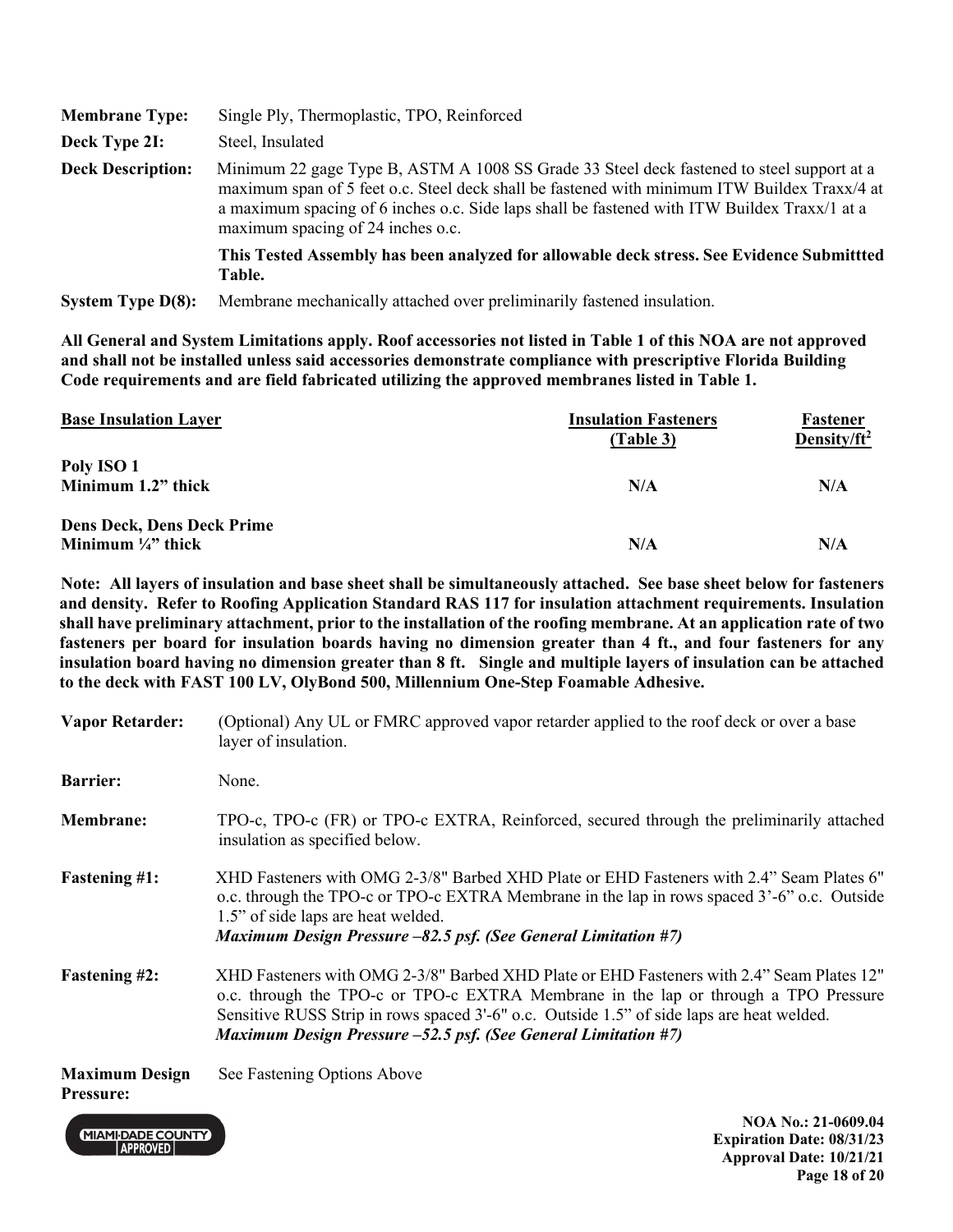# **STEEL DECK SYSTEM LIMITATIONS**:

- 1. If mechanical attachment to the structural deck through the lightweight insulating concrete is proposed, a field withdrawal resistance testing shall be performed to determine equivalent or enhanced fastener patterns and density. All testing and fastening design shall be in compliance with Testing Application Standard TAS 105 and Roofing Application Standard RAS 137, calculations shall be signed and sealed by a Florida registered Professional Engineer, Registered Architect, or Registered Roof Consultant.
- 2. For steel deck application where specific deck construction is not referenced: The deck shall be a minimum 22 gage attached with 5/8" puddle welds with weld washers at every flute with maximum deck spans of 5 ft. o.c.



**NOA No.: 21-0609.04 Expiration Date: 08/31/23 Approval Date: 10/21/21 Page 19 of 20**